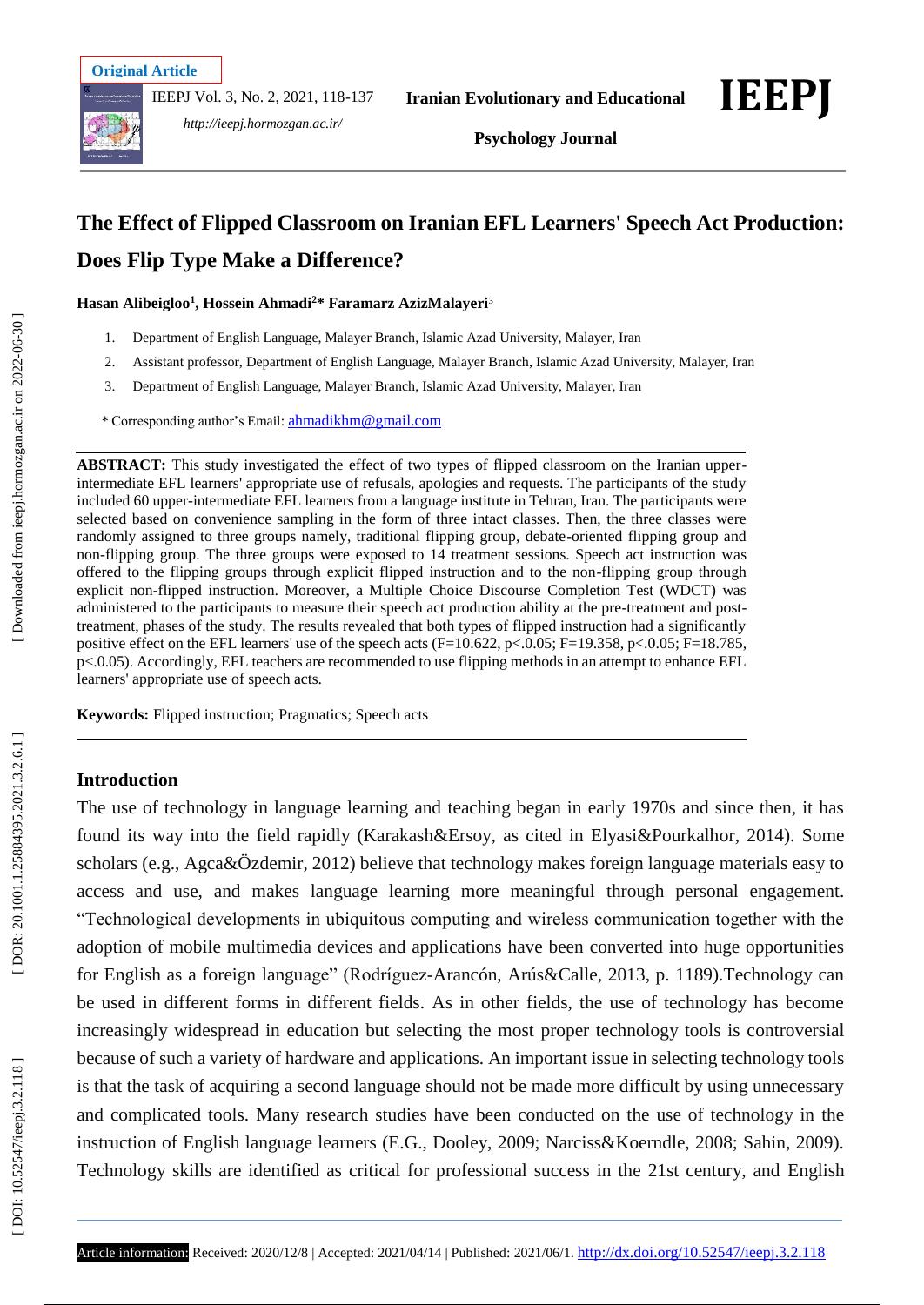language learners expressed satisfaction about these skills (Ibarz& Webb, 2007). This may be especially important in the case of English language learners because development of their own technology knowledge may help them provide direction to their future children in an increasingly technological world and help students feel comfortable and less inhibited when speaking aloud in their second language (Gibson, 2008). Simplicity of directed guidelines, active learning opportunities, and joint learning settings may help achieve a balance between English language acquisition and the development of relevant 21st century skills. In addition, classroom activities that are repetitive and restricted may help the creation of these kinds of learning opportunities, especially in technology skills classes taught in English (Gibson, 2008).

As one of the world's more important educational topics, and as a dominant manifestation of technology use in EFL learning, flipped learning can be mentioned. Flipped learning is "a learning model where students learn the online course materials first, then have their questions answered by the teacher, and participate in the guided discussion and experiments during the classroom hour" (Lin & Chen, 2016, p. 232). This kind of learning has been formed under the influence of the internet and information technology (Lin & Chen, 2016). In flipped learning, the traditional role of teachers as being a knowledge provider changes to a facilitator and coordinator of the students' learning process; moreover, the role of students changes from the copying and memorization equals high test scores learning model to that of a self-initiating learner model (Kvashnina&Martynko, 2013) .

Flipped learning aims at motivating and engaging students "in an interactive way, presenting new information outside of class and focusing on higher level cognitive learning together with the teacher, in class" (Kvashnina&Martynko, 2013, p.71). It has always been a challenging task for learners to be engaged in learning materials. This is while according to Reeve and Lee (2014), learner engagement predicts course achievement and high -quality classroom engagement contributes the understanding, prediction, and potential facilitation of constructive changes in students' course motivation. According to Tomlinson (2011, as cited in Rahmanpanah&Mohseni, 2017), understanding engagement in learning context is an important issue for language teachers as they can create positive learning outcomes from the learners.

Clearly, it cannot be denied that with the advances in technology and due to technological innovation, implementation of flipped learning has become easier for educators because they can compile and distribute study materials that are also engaging for learners (Berrett 2012). However, the willingness of students to participate in learning is one of the important elements of successful implementation of flipped learning (Kvashnina&Martynko, 2013). Accordingly, one of the main challenges teachers face in implementing flipped learning is preparing students. This is while flipped learning is appropriate for students with special needs and learners of different acquisition paces, using various free video creation tools available like Screencastomatic, Camtasia, OfficeMix, Educreations (Moranski& Kim, 2016) . Furthermore, speech acts, as functional subcomponent of pragmatic competence, are considered as one the important research areas in the field of English Language Teaching (ELT) due to the attention to pragmatic competence as the second facet of language competence (Kasper, 2000). Moreover, they play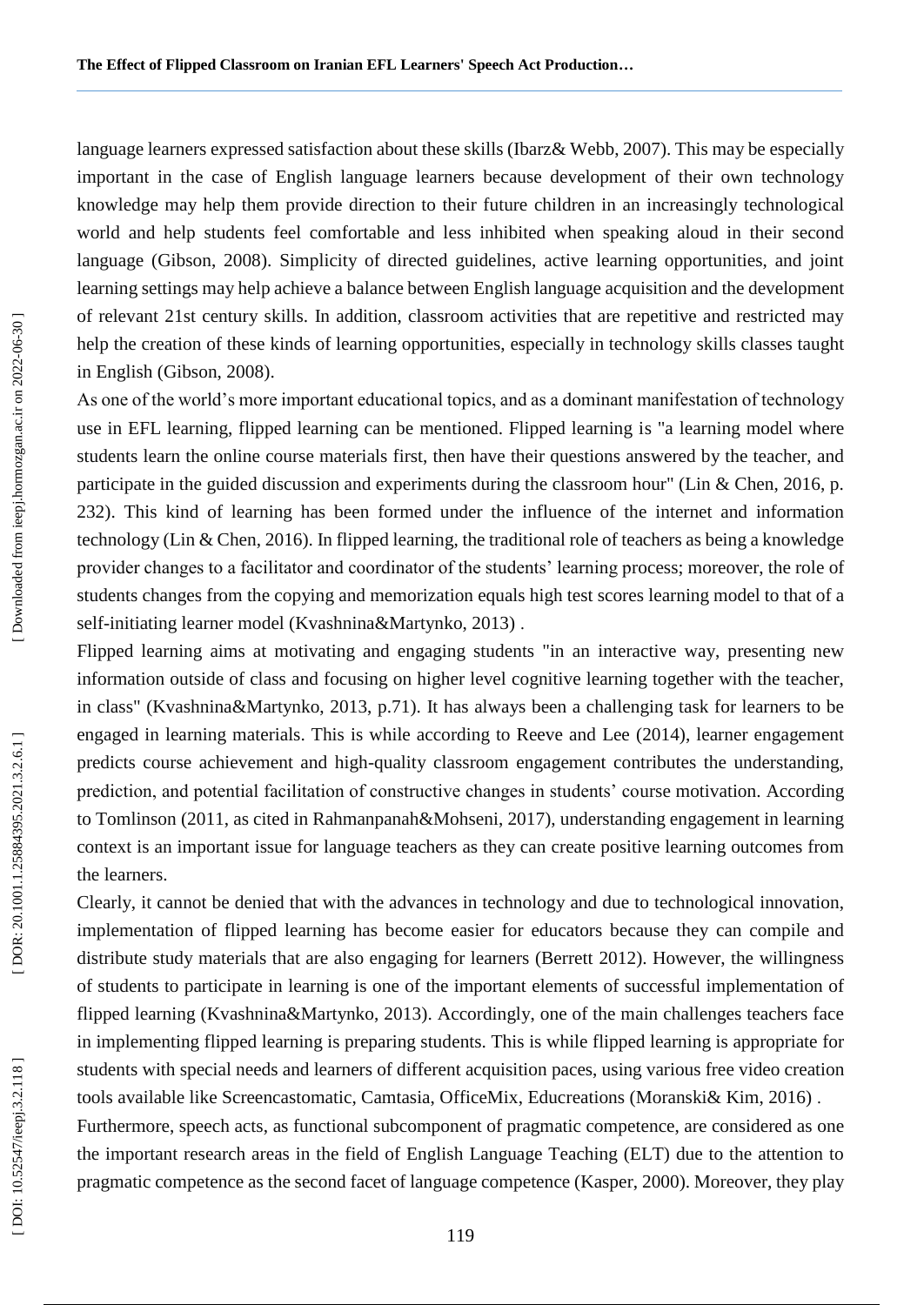an important role in the appropriate use of language according to context. Speech act knowledge consists of language user's sociocultural knowledge and his/her sociolinguistic knowledge. "Sociocultural knowledge is a kind of competence a speaker needs in order to apply speech act strategies properly. Sociolinguistic knowledge refers to context awareness ability in order to appropriately apply vocabulary, linguistic forms, register and politeness and research done in this area centers on perlocutionary acts" (Sadri Allami, & Rezai, 2018, p. 21). Moreover, according to Austin (1962), communication is an event and a series of communication acts to bring about some effect on the environment of hearers and speakers. Pragmatic competence is considered as important factors in success of communication (Sadri, Allami, & Rezai, 2018). Leech (1983) states that the main role of pragmatic competence is "avoiding disruption and maintaining the social equilibrium and friendly relations" (p. 23). In linguistic theory, it is an important issue relevant to relational communication (Sadri, Allami, & Rezai, 2018).

The fact is that although number of advocates of flipped learning and educators showing interest in the topic is increasing, there is no consensus on the matter that using this technique will result in success; in other words, flipping lessons have led to contradicting results in different fields including science, technology, engineering, math, etc. (Moranski& Kim, 2016). Moreover, the volume of research on the use of flipped classroom in language lessons is not rich (Kvashnina & Martynko, 2016) .

The other problems associated with flipped classrooms are that teachers are not sure whether students will actually watch the assigned video at home; teachers find planning and building of videos difficult and time -consuming; implementing flipped learning requires additional skills on the part of teachers, etc. (Davis, 2016). In sum, as put by Goodwin (2013, as cited in Davis, 2016), we have no access to a scientific research base showing how and to what extent flipped classrooms work and become successful. In a similar vein, according to Bell (2015), the flipped classroom cannot be accepted and understood as a valid method of instruction because there has been little research on the effectiveness and efficiency of flipped classrooms in students' learning (Bell, 2015) .

The other problem related to flipped learning is that in spite of increasing popularity of this method worldwide, having a glance at Iranian educational system shows that still traditional teaching methods and techniques are prevalent in many educational settings and just recently computer -assisted language learning has come to be applied in some educational environments. Thus, naturally many language teachers and learners are not familiar with the potentials of this technology for language teaching and learning .

Just recently electronic devices and materials have been applied in the Iranian educational system and particularly English language teaching. Thus, inevitably many stakeholders in ELT field, including English language teachers are not familiar with the new positive opportunities and potentials of incorporating flipped learning into English language teaching programs. In other words, despite the evident popularity and potential of technology and its important role in education, many university students and teachers do not make much academic use of technological devices in teaching and learning. This can be attributed to some reasons among which lack of necessary facilities, lack of necessary expertise among teachers and students in applying technology, shortage of time, etc. can be mentioned .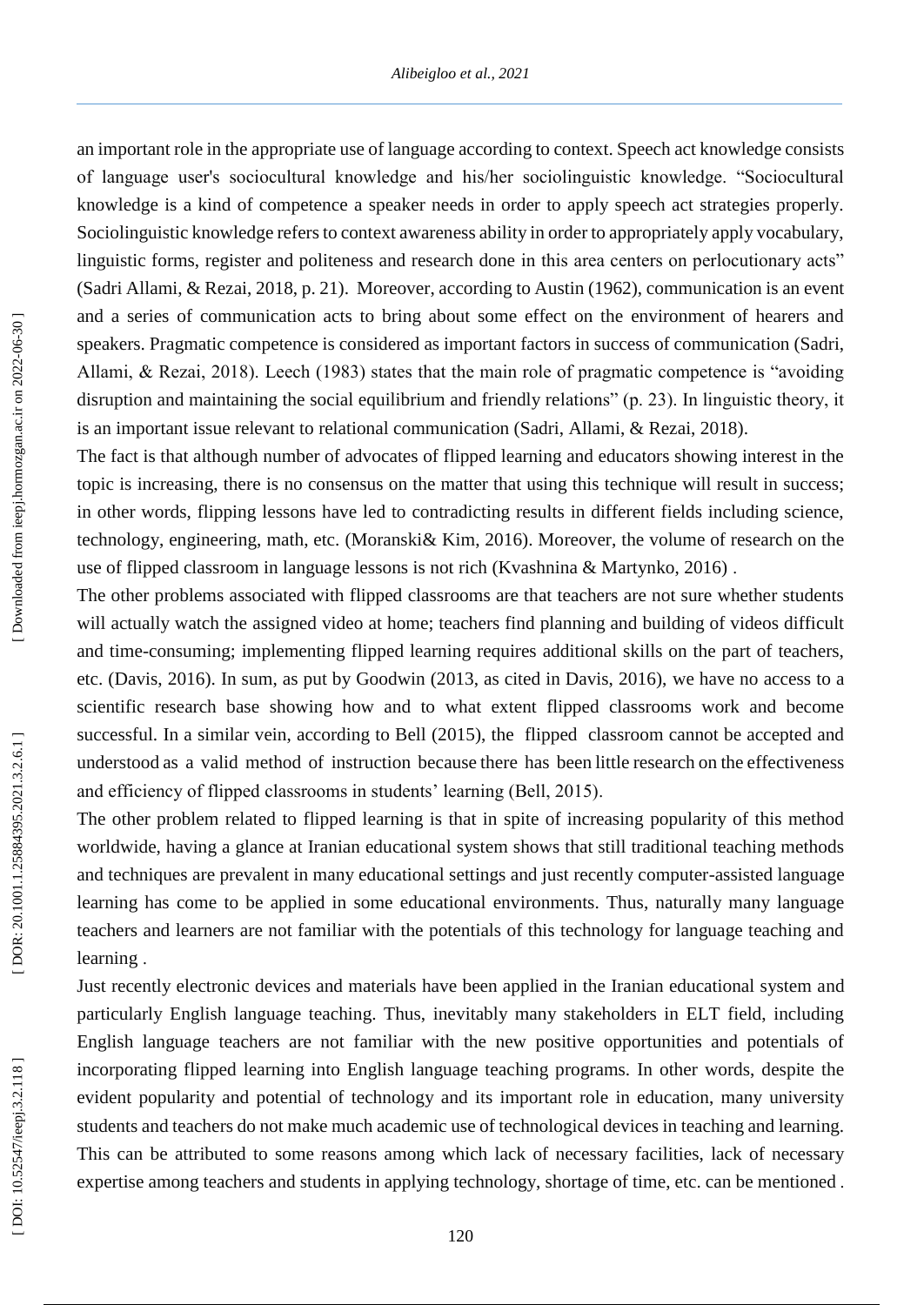Furthermore, language classroom is a place wherein various functions of language are used by interlocutors to establish a communication system, and wherein the teacher -student interaction can contribute to students' language development (Consolo, 2006). Accordingly, the importance of pragmatic competence cannot be denied in the context of language classroom and consequently in the quality of interaction which occurs between students and teachers and consequently the quality of learning. However, sometimes, it is seen that teachers complain about inappropriate behaviors of students in their classes; this is while, as noted by some scholars, learning a foreign language requires the knowledge of how to speak and write, and how to behave appropriately (Senowarsito, 2013) .

In addition, because pragmatics as a field is not very old in second/foreign language acquisition (S/FLA), the amount of works done in this regard is not huge, at least in EFL contexts. What worsens the situation is the belief among students that correct use of grammatical rules is more serious and important than appropriate use of language while the important role of pragmatics or appropriate use of language cannot be denied (Lee, 2009) .

However, in spite of the mentioned significance of pragmatic competence in the quality of communication and interaction between students and teachers in language classes, and more importantly, the role of pragmatic competence in the quality and amount of students' learning, to the best knowledge of the researcher, few studies have dealt with pragmatic competence in flipped classrooms in the Iranian context. As an attempt to fill this gap, this study was conducted.

To fulfill the purpose of the present study, the following research questions were addressed:

1. Do different types of flipped classroom significantly impact the Iranian upper -intermediate EFL learners' appropriate use of refusal ?

2. Do different types of flipped classroom significantly impact the Iranian upper -intermediate EFL learners' appropriate use of apology?

3. Do different types of flipped classroom significantly impact the Iranian upper -intermediate EFL learners' appropriate use of request?

## **Literature Review**

The flipped classroom is considered a recent idea in the education field. The most commonly cited creators of the flipped model are Bergmann and Sams when they flipped their high school chemistry classes in 2007 (Brame, 2013). However, some of the basic concepts of the flipped classroom have been there since the 1990's (Brame, 2013). When Bergmann and Sams flipped their classes and found that their students' test scores improved, they began to publish their findings and established a non -profit organization to assist other teachers in the process of flipping their classrooms (Brame, 2013).

Brame (2013) defined flipping the classroom as exposing students to new material outside of class through reading or lecture videos, and then using class time to assimilate the knowledge obtained from new material through problem -solving, discussion, or debates. The flipped learning is concerned with the idea that students should come to class more prepared than before (Hung, 2015) .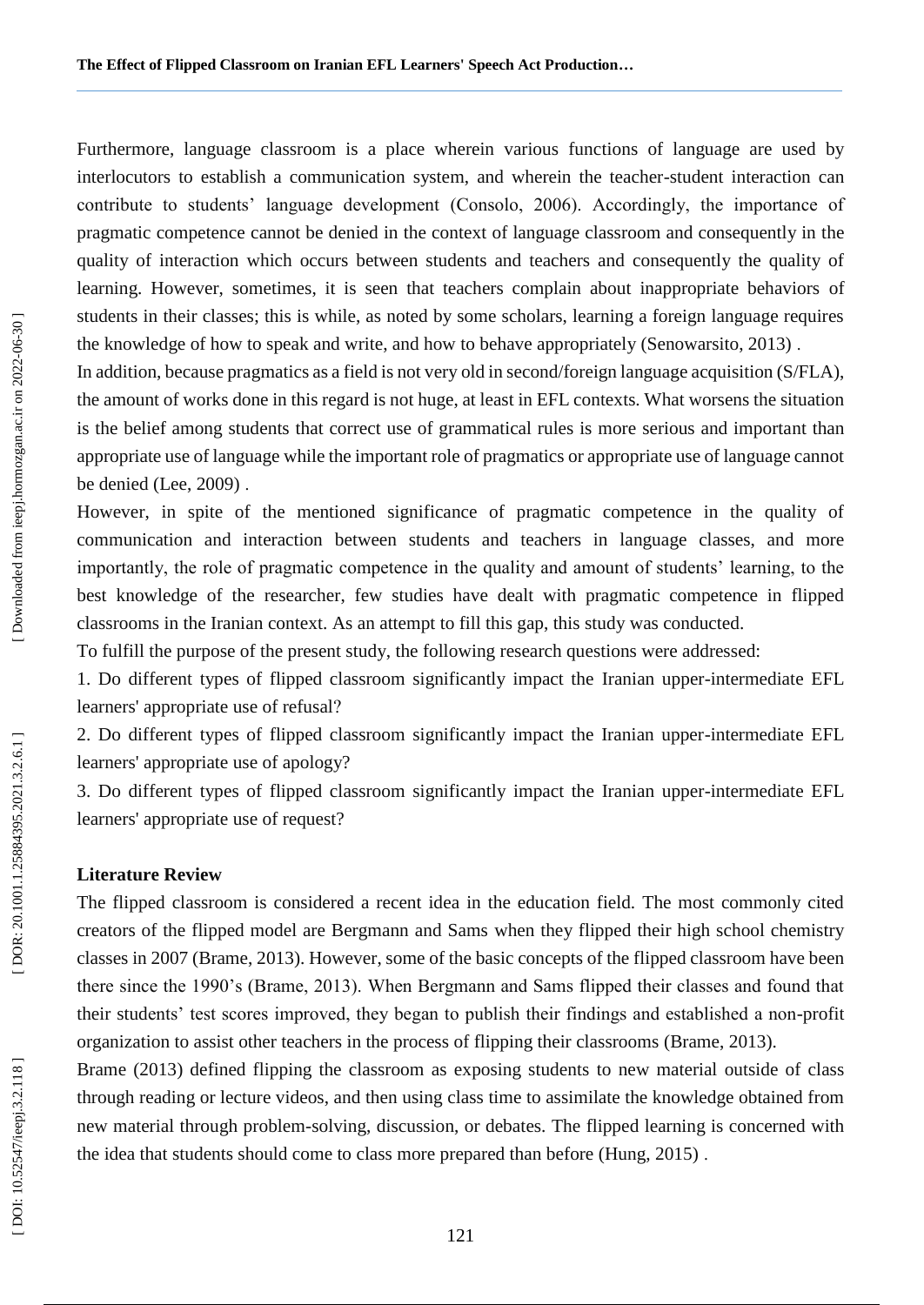The flipped classroom technique is aimed at motivating students and engaging them interactively, through presenting new information outside of class and assigning class time to higher level cognitive learning (Kvashnina&Martynko, 2013) .

As an example of a flipped classroom, teacher can provide students with a grammar topic in video as homework so that students become ready to do tasks in class that might be too difficult to do on their own. Flipping the whole classroom or course might not be beneficial so it is for the teacher to decide on the amount of flipping, making terms like flipped learning or flipped lessons more appropriate at times (Ash, 2012) .

Ash (2012) suggested continue flipping classrooms based on an evaluation report on flipping the classroom, but he believed that the amount of flipping should be determined according to the needs of students. As stated by Sams and Bergmann (2013), videos should be used selectively rather than generally for all situations and all kinds of instruction. As there are students with different learning styles in any class, it is important for the instructor to use various methods and techniques of teaching in order to reach everyone (Sams& Bergmann, 2013) .

" Using flipped learning enables students to communicate more in class and receive immediate feedback from the teacher" (Hung, 2017, p. 182). According to Doman and Webb (2016), the main motive behind flipping the classroom reducing the teacher talking time in the classroom and providing students with opportunities to engage in discussions with peers. In other words, increasing student engagement is considered as the main idea behind flipped classroom model .

Interestingly, Sams and Bergmann (2013) believed that flipped learning is not new because it has been there centuries ago when teachers wanted their students to come to class prepared through reading a text or a part of a text at home. The only difference is that today in flipped classrooms, students become prepared more conveniently thanks to technological advances including audiovisual devices (Berrett, 2012).

Empirically, JoshaghanNezhad and Bagheri (2018) studied the impact of a flipped lesson on academic motivation and student learning in computer course. In the present study, a semi-experimental research project has been used. In the control group, the traditional education method was used and in the experimental group, a flipped class method was used. Harter's classroom affect and motivational questionnaire was used to collect data. Based on the results of the research, the average student's academic motivation in flipped classes was higher than the traditional one, although there was no significant difference between them and only the external motivation component was significant. Also, the mean of students' learning in flipped classes relative to the classroom was increased, although no significant difference was reported and there was a significant difference between the groups in the practical learning subscale .

Kaviani et al. (2017) studied a learning process in the flipped class. The purpose of this study was to investigate the learning process in the flipped class which was carried out systematically based on the qualitative method and the research method of data theory of the foundation. The unit of analysis included 17 undergraduate students in educational science at the academic year 2016 -2017 in a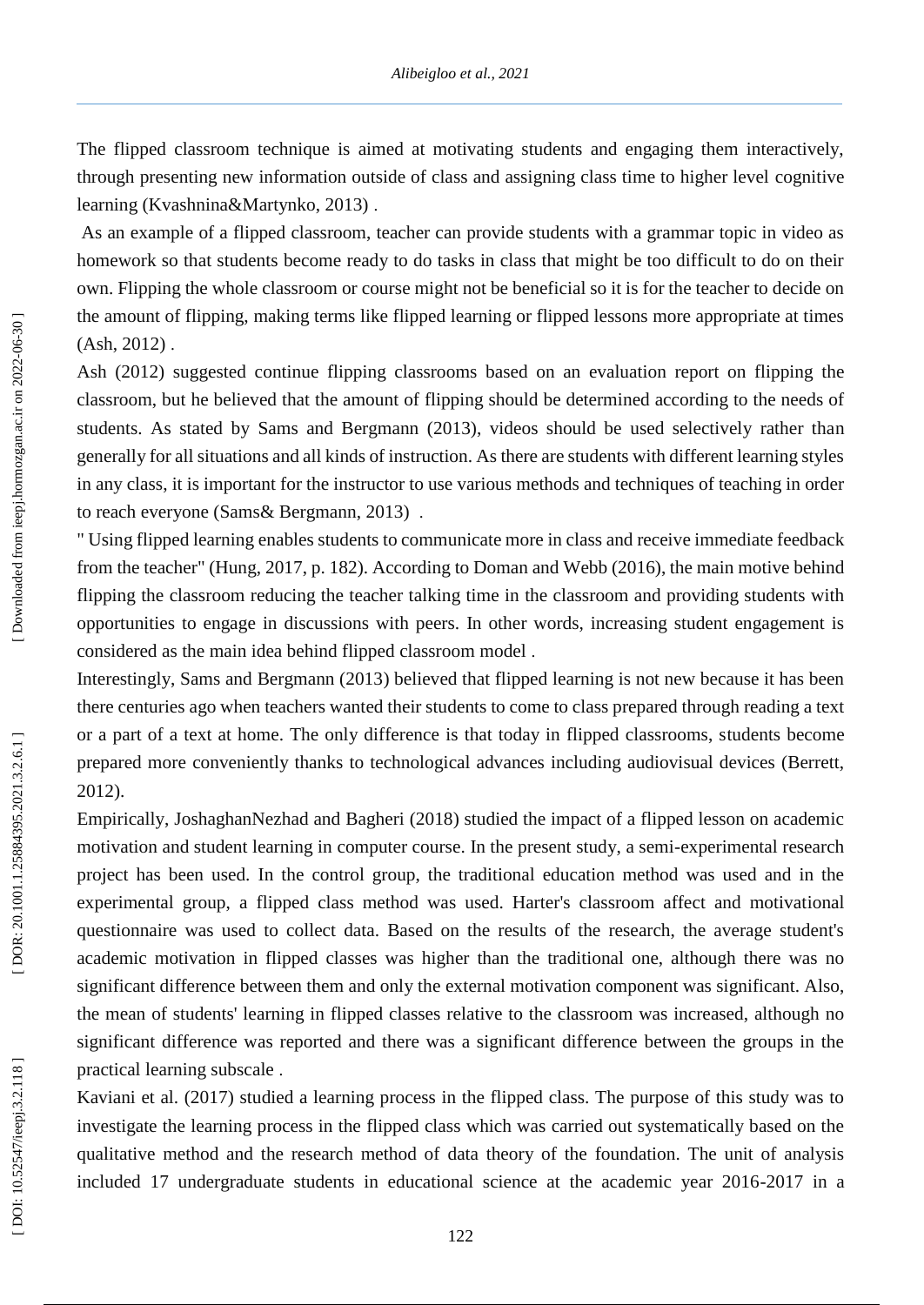university classroom that were trained in 12 sessions. The main instrument of the research is a semi structured interview. Findings showed that the main focus of the learning process of students is in the flipped learning of active learning, which is influenced by factors such as causal conditions (external and internal motivation); The strategies of the learning process (collaborative, exploratory, independent and deep); the field (time management, teaching materials and lesson plans), and intervening conditions (individual, educational, organizational and cultural factors), which ultimately lead to improved outcomes (individual and educational) of the students .

Haqqani et al. (2016) examined a flipped class as a method of training in a study. The purpose of this study was to review the concept of flipped class. In this paper, 28 papers, 4 theses and 2 books were used to review the study. First, this educational method was described and then its advantages and limitations were mentioned. The results suggested that flipped class is an educational method that includes two separate direct instructional outside of class and group in -class education .

Lin and Chen (2016) investigated whether flipped classroom impacts the learning effectiveness, taking the mediating role of learning satisfaction into account. As revealed by the findings, as perceived by both the instructors and students of technical and vocational colleges, flipped learning positively influences learning satisfaction. Moreover, it was indicated that the instructors and students perceive that learning effectiveness is positively influenced by flipped learning. As the third finding, learning satisfaction mediates the effect of flipped learning on teaching effectiveness .

MobserMaleki (2015), conducted a research entitled 'Use and Effect of the Flipped Teaching Method', on learning the activities of the 8th grade high school Course Work and Technology Lessons. The research method was quasi-experimental and the statistical population included 8th grade high school students in district 1 of city Baharestan of Tehran province. The research tool was a teacher -made checklist. The results of this research were: 1 - The difference in learning averages in students in the control and experimental group is significant. 2. The group that was taught through flipped learning has a better performance than the traditional teaching method. 3. The effect of flipped learning is positive, so flipped education can be said to be a new approach for providing a free, flexible, and distributed learning environment for anyone at any time .

Said Ahmed (2016) aimed at investigating the effect of a flipping classroom on writing skill in English as a foreign language and students' attitude towards flipping. The study sample consisted of 60 students at Qassim University. The instruments of the study were an EFL writing test and a questionnaire to measure students' attitude towards flipping. Results of the study showed that the experimental group outperformed the control group in the post -test of EFL writing. Second, there was statistically significant difference between the mean scores of the pre and post application of the questionnaire of the experimental group in favor of the post application. This difference was attributed to using flipping .

Sung (2015) looked into a flipped English content -based class where 12 participating college students were enrolled and completed all the course requirements in an elective course. Before each class, the students were guided to preview lesson materials such as readings and videos and to engage in diverse online activities on an LMS flat form. Then, they did collaborative class activities such as sharing their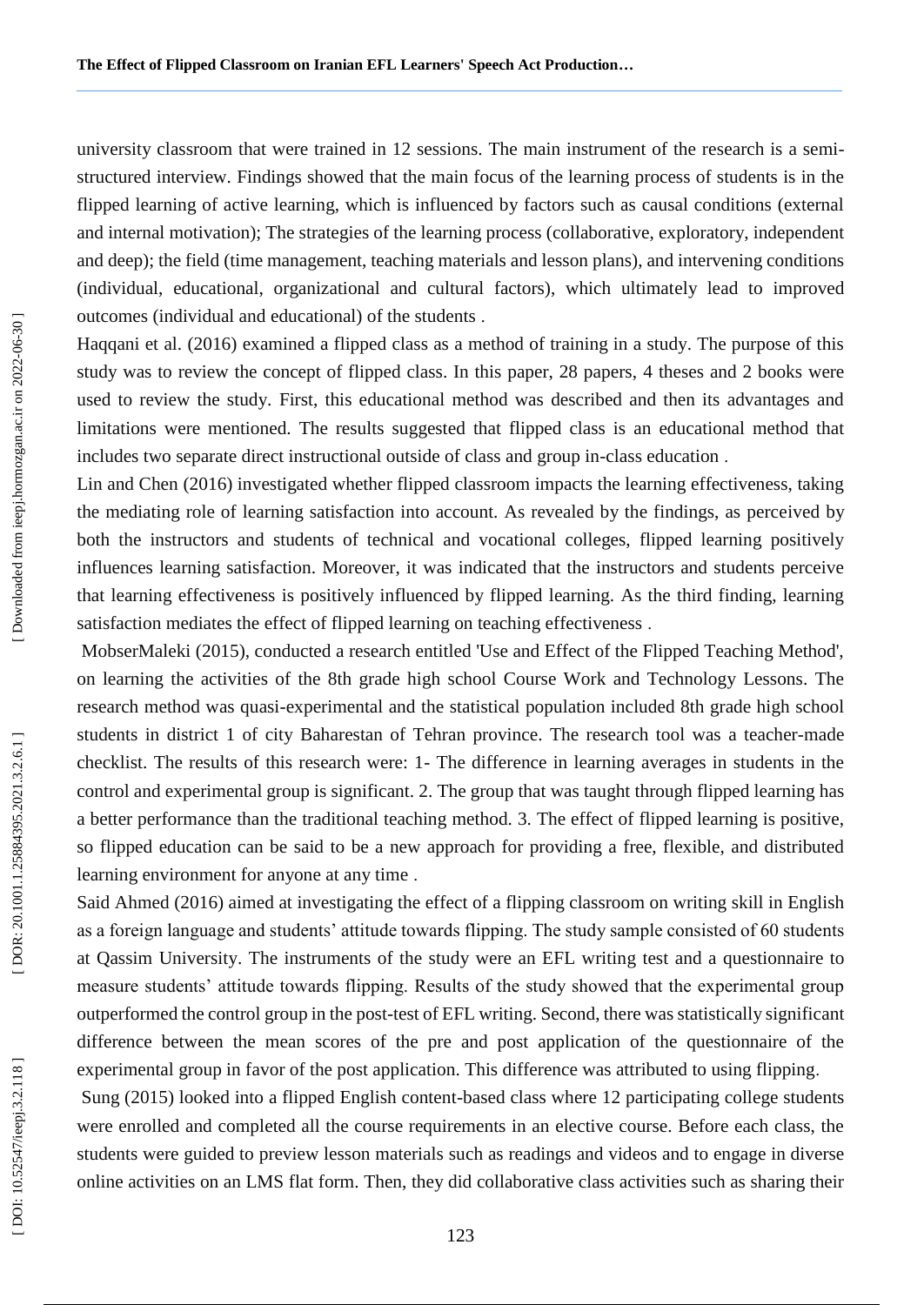Thought Papers, discussing the questions on weekly readings developed online, and doing a final project of designing an evaluation plan. The results of the analysis of both informal and formal course evaluations and student work showed that they viewed flipped learning positively despite initial difficulties of adjusting themselves to it. They also viewed that flipped teaching can be a good momentum for change in current English language teaching .

Webb, Doman, and Pusey (2014) conducted an experiment with intermediate level EFL classes at a university in Macau, China. Data from observations and surveys revealed that initially, the flipped model did not match learner expectations of teacher roles in the classroom. However, at the end of the 15 -week course, students in the experimental classes requested additional flipped materials and appeared more comfortable with the model. Additional findings from teaching journals uncovered that three out of the four teachers recommend the flipped approach for promoting creativity and opportunities for higher order learning in the classroom. The journals also indicated some skepticism among teachers in regards to applying the flipped concept to language instruction and struggles with student engagement with the materials .

Mireille (2014) examined the impact of using a flipped classroom instructional method on the writing performance of the twelfth grade Emirati female students and identify female students' perception of the Flipped Instruction in an ESL writing setting. For this purpose, a 15 -week teaching program was designed to cover the main IELTS Tasks 1 and 2 writing objectives. The program consisted of instructional videos and differentiated class tasks that were used with only one group of students while the other group studied the teaching material in a similarly learner -centered class. Both groups completed a pretest and post -test to answer the inquiry of the study. Findings revealed statistically significant differences between the mean scores in favor of the students in the experimental group. This improvement in the writing performance was attributed to the Flipped Instruction method of teaching. Students' attitudes towards the Flipped Instruction proved to be equally favorable .

Butt (2014) investigated the flipped classroom in his final -year actuarial course in Australia. By giving a two -part questionnaire to his students, he found that students perceive that they learn the most from performing an activity and that they prefer individual study over lectures, tutorials, and group study. By comparing students' attitudes at the beginning of the semester and then again at the end, Butt found that students who originally viewed the flipped classroom unfavorably at the beginning of the course began to change the opinions about this by the end of the class .

Baranovic (2013) examined the impact of flipping on his first -year composition course at a university in the United States. By creating multimedia lecture videos, he eliminated the need for traditional lectures and replaced these with creative writing-style workshops. To facilitate the workshop, his classroom became a circular, communal space of socially constructed standards, encouraging a collaborative recursive writing process and stimulating creative thinking in his students. Results showed that the course benefitted students of all writing levels, in particular non -native English speakers. Students are invested heavily in the workshop and in each other's writing, and their writing exceeded the standards set by the university.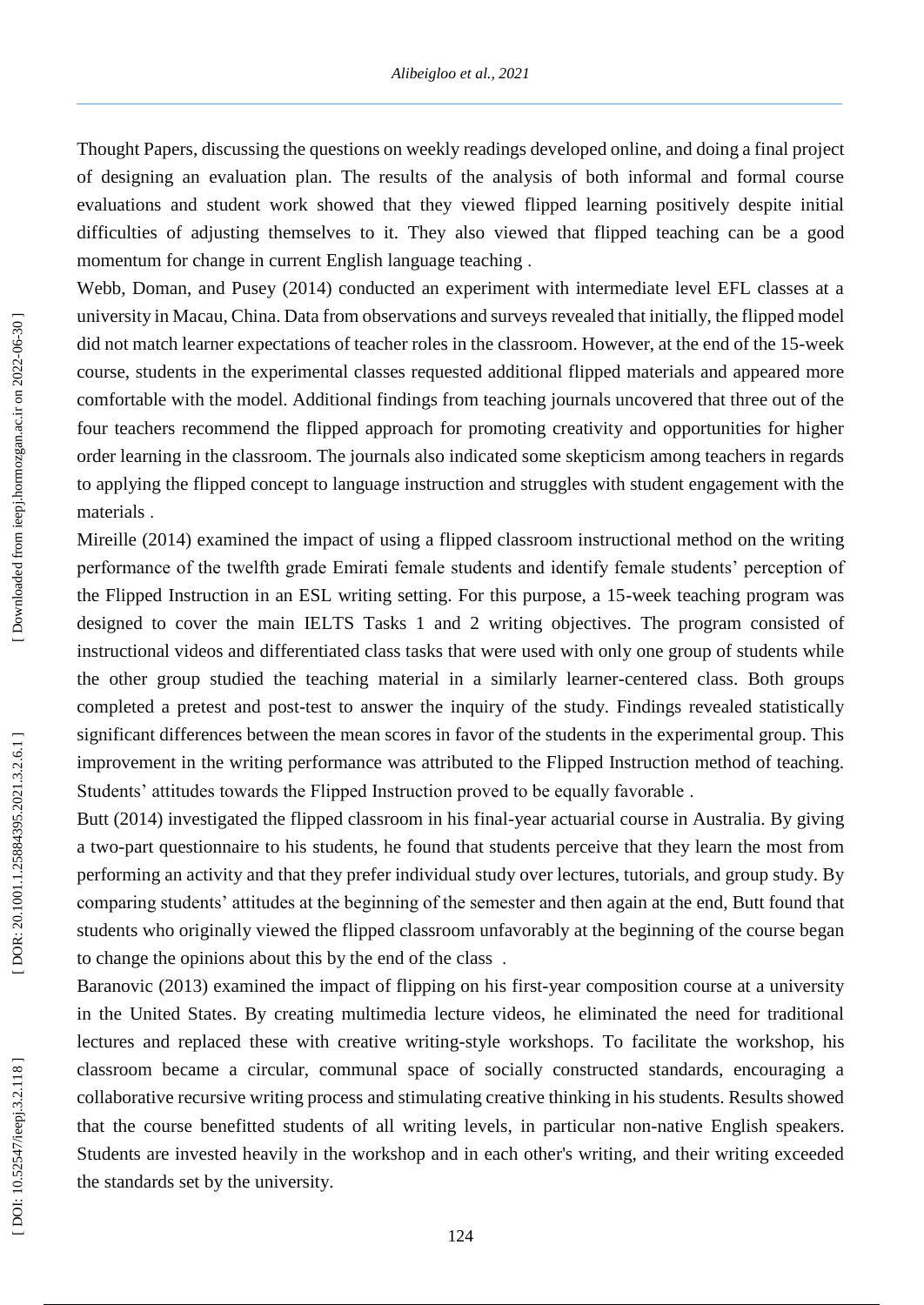#### **Material and Method s**

This study was quasi -experimental, pre -test, posttest, and control group in design. In this type of design, experimental and control groups are used. The experimental group is given the treatment but the control group did not receive it, over a fixed period of time. However, the experimental and control groups undergo exactly the same tests in the form of pre -test and post -test. Statistical analyses are then used to determine if the intervention had a significant effect (Ary, Jacobs, Sorensen Irvine, & Walker, 2019).

#### **Participants**

Three classes of EFL learners  $(n = 71)$  from a language institute in Tehran, Iran, sat the Quick Placement Test. Their EFL proficiency was found to be upper -intermediate as determined by QPT at the outset of the study. However, some of the learners  $(N=5)$  were not at the upper intermediate level of EFL proficiency as determined by their QPT and some of the them  $(N=6)$  did not attend the tests and the treatment sessions completely. Therefore, the final statistical analysis was conducted on data obtained from 60 EFL learners. As mentioned in research textbooks (e.g., Ary, Jacobs, Sorensen Irvine, & Walker, 2019), this sample size is considered acceptable for educational research. The age range of the learners was between 20-26. None of them had the experience of staying in an English-speaking country. The results of a One-way ANOVA conducted on the QPT scores indicated that the three classes were homogeneous in terms of EFL proficiency (in the score range of 40-47). Then, the three classes were assigned to three groups namely, traditional flipping group  $(N=20)$ , debate-oriented group  $(N=20)$  and non-flipped group (N= 20). All participants were male, their age range was 20-26 and their language proficiency was upper -intermediate

## **Instruments**

Two instruments were applied to collect the required data: The Quick Placement Test (QPT), and a Written Discourse Completion Test (WDCT).

**QPT:** The Quick Placement Test (QPT), developed by Oxford University Press and the Cambridge ESOL Examination Syndicate, was employed to ensure the homogeneity of the participants regarding their language proficiency. This test includes 60 multiple -choice items (20 grammar items, 20 vocabulary items, and 20 cloze test items). This test was utilized to identify the upper -intermediate EFL learners (i.e. those gaining scores between 40 and 47). The complete test took about 30 minutes to complete. Moreover, the reliability index was found to be .79, as indicated by Cronbach's Alpha coefficient. Also, for the purpose of the present study, the test validity was confirmed by expert judgment.

Written Discourse Completion Test (WDCT): A multiple choice Written Discourse Completion Test (WDCT), adapted from Birjandi and Rezaei (2010), was used as pre -test and post -test. It was adapted in the sense that the original test consisted of 20 items (10 items on request and 10 items on apology) and the researchers added 8 items on refusal (taken from Tajeddin & Bagherkazemi, 2014) to it. Accordingly, this test consisted of 28 multiple choice items. Each item of the test described a situation; there were three responses following each situation; the respondents were asked to read the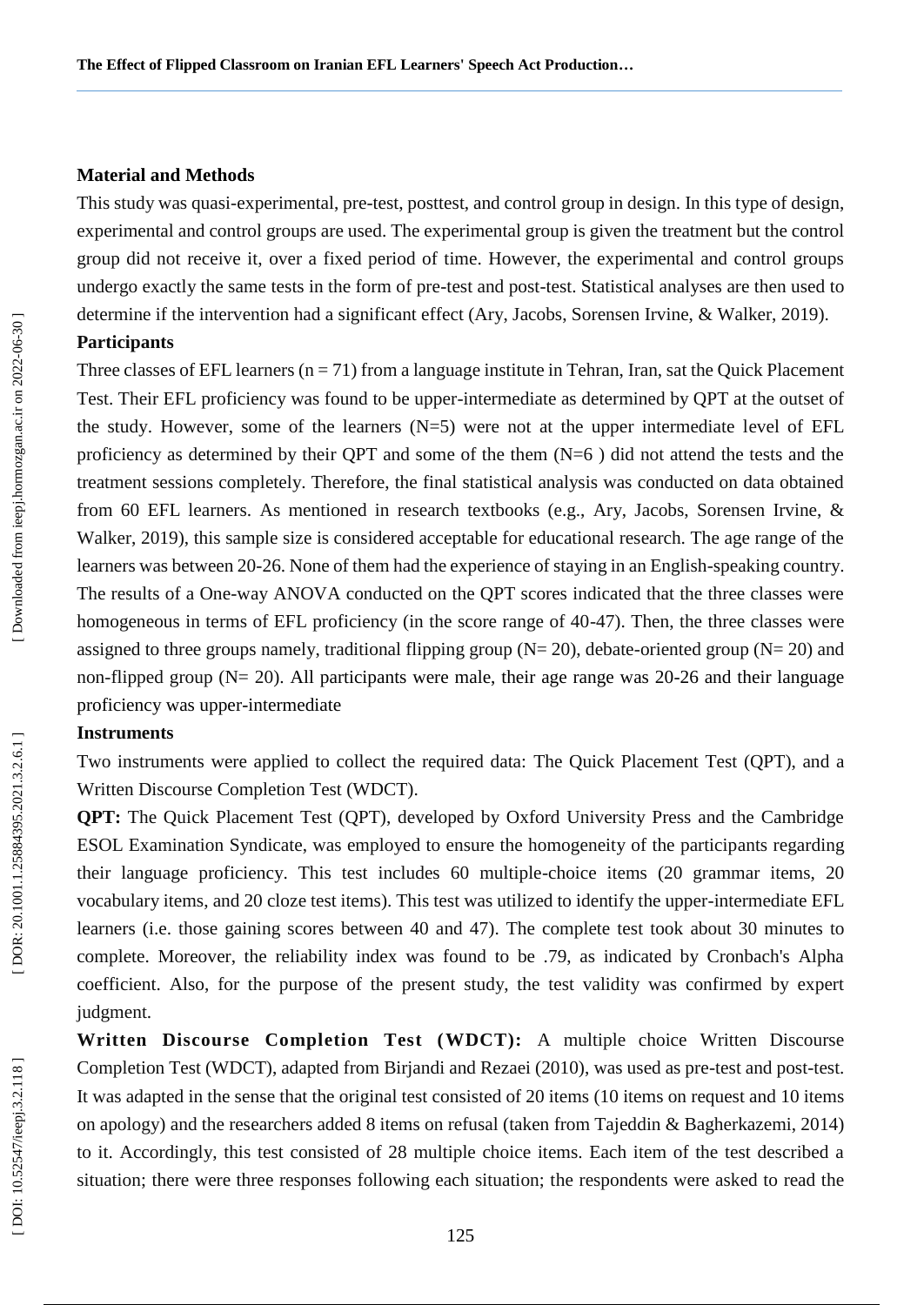responses to each situation and decide which one is the BEST in each situation. For the purpose of this study, the whole test was validated by a team of three EFL university professors. To be more specific, three EFL university professors were asked to comment on the items so that necessary revisions could be made on them. Moreover, it was found to be of a Cronbach's reliability index of .87.

#### **Procedure**

To collect the required data, three intact classes were randomly divided into three groups including two flipping groups namely, traditional flipping group (Basaran, 2019) and debate -oriented group (Basaran, 2019), and a non -flipping group.

In the next stage, the WDCT was implemented in the three groups as the pre -test in 40 minutes. Next, the three groups were exposed to 14 sessions of instruction on the appropriate use of refusals, apologies, and requests. Group one received traditional flipped instruction, group two was exposed to debate oriented flipped instruction, and group three received non -flipped instruction on the appropriate use of the speech acts.

In the traditional flipping group, the researcher (as the teacher of the group) recorded video lectures and send them to the participants before each class session. In the recorded videos, some information on the appropriate use of refusal, apology, and request was presented by the teacher using figures (shapes) and real -life examples. Moreover, some examples of the inappropriate use of refusal, apology, and request were presented along with their appropriate equivalents. These examples were taken from the existing sources on the speech acts including textbooks (e.g., Searle, 1969) and articles (e.g., Birjandi & Rezaei, 2010). Also, some demonstrations were incorporated in the videos. In demonstrations, the learners were taught how to use refusal, apology, and request speech acts in a step -by -step process. As demonstrator showed how, he also told what he was doing. For example, the teacher demonstrated the way a student can apologize his/her for their bad behavior in class by saying "Dear teacher! I would like to apologize for my behavior in art class yesterday afternoon". In addition, some researcher -made PowerPoint files including information on the appropriate use of refusal, apology, and request were sent to the experimental groups before class sessions. The content of the PowerPoint files was based on the relevant resources about the use of speech acts including textbooks and articles (e.g., Searle, 1969). The learners were asked to watch the videos and read the PowerPoint files at home before coming to class.

In the traditional flipping group, in the class sessions, first, the researcher got feedback from the participants on what they watched in the videos and read in the PowerPoint files. In case any misunderstandings or questions existed, the researcher provided the participants with more explanations. In the debate -oriented group, in addition to the procedures mentioned for the traditional flipping group, in each class session, two or three participants were voluntarily or randomly asked to give presentations on what they learned from the videos and the Power Point files. Moreover, in the debate -oriented group, the students debated and exchanged their ideas in the classroom about the videos and the PowerPoint files.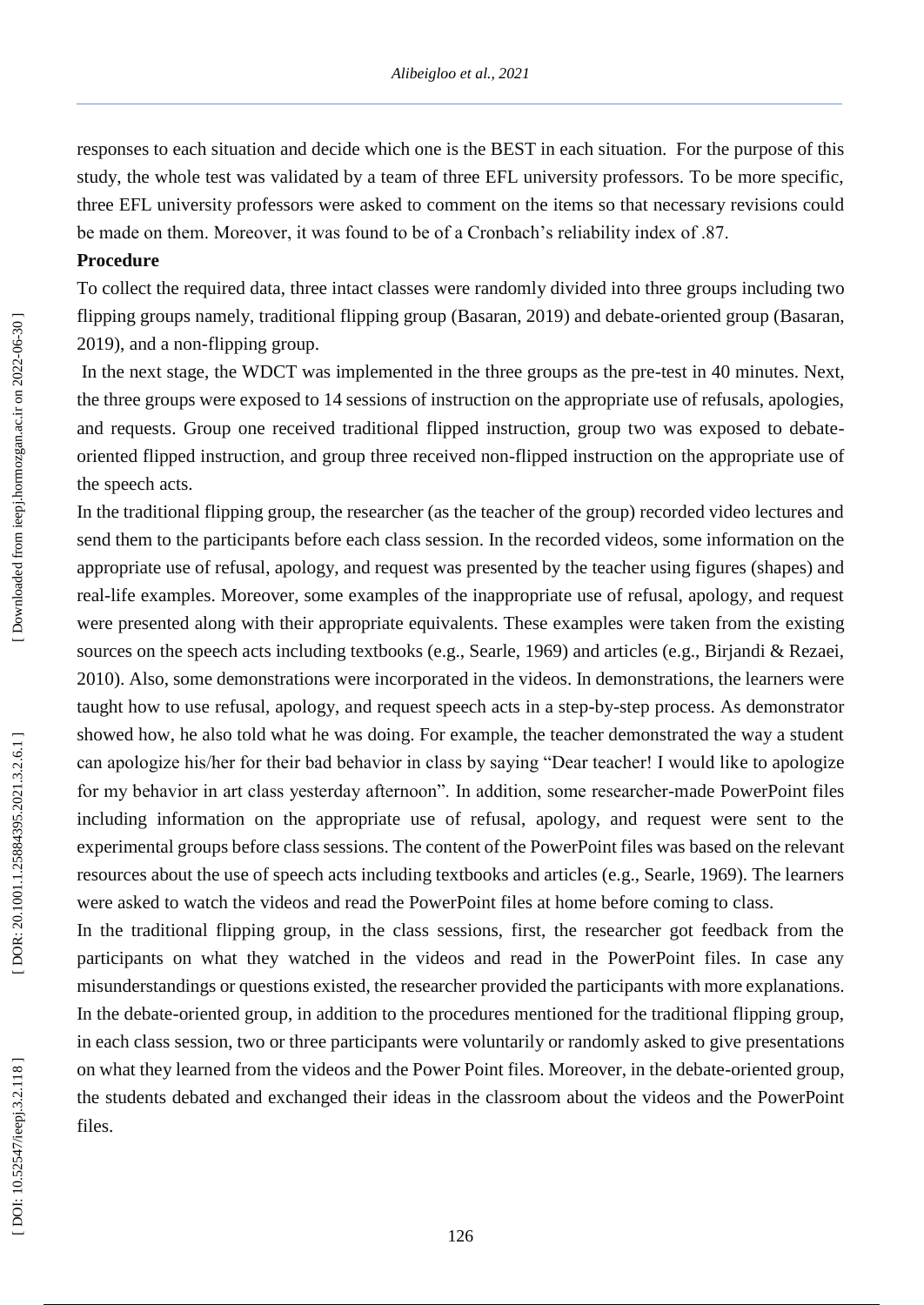However, the learners in the non -flipping group were exposed to explicit instruction on the appropriate use of the speech acts. One week after the end of classes, the WDCT was administered to the three groups as the post -test in 40 minutes.

To analyze the data, descriptive and inferential statistics were used using SPSS21 software . Descriptive statistics included mean, standard deviation and standard error of mean. Inferential statistics involved one -way analysis of variance (ANOVA).

## **Results**

The results of normality test showed that the data was normally distributed at %95 confidence level. This normal distribution showed that for data analysis and mean comparison, parametric tests could be used.

First, descriptive statistics was calculated to measure the participants' appropriate use of refusals, apologies and requests in the pre -test and post -test, respectively. Table 1 shows the results.

| Group                       |                | Refusals (pre/post) | Apologies                  | Request                    |
|-----------------------------|----------------|---------------------|----------------------------|----------------------------|
|                             |                |                     | $(\text{pre}/\text{post})$ | $(\text{pre}/\text{post})$ |
| <b>Traditional flipping</b> | N              | 20/20               | 20/20                      | 20/20                      |
|                             | Mean           | 4.7000/6.7500       | 5.2000/7.7000              | 4.9000/6.6000              |
|                             | Std. Deviation | .80131/.96655       | .89443/1.21828             | .96791/1.09545             |
| Debate-oriented             | N              | 20/20               | 20/20                      | 20/20                      |
|                             | Mean           | 5.0000/7.6500       | 4.8000/7.8500              | 4.9500/7.0000              |
|                             | Std. Deviation | .79472/1.18210      | .52315/1.18210             | .94451/1.41421             |
| control                     | N              | 20/20               | 20/20                      | 20/20                      |
|                             | Mean           | 4.8000/5.0500       | 4.1000/5.0500              | 4.3000/4.5500              |
|                             | Std. Deviation | .69585/.82558       | .76777/.82558              | 1.30182/.94451             |

**Table 1.** Descriptive Statistics

Table 1 shows that the mean scores obtained for appropriate use of refusals by the traditional flipping, debate -oriented and control groups were 4.70, 5.00, and 4.80, respectively. Moreover, the standard deviation values obtained included .80, .79, and .69.

Furthermore, as shown in Table 1.2, the mean scores of the appropriate use of refusals of the traditional flipping, debate -oriented and control groups were 6.75, 7.65, and 5.05, respectively. Moreover, .96, 1.18, and .82 were obtained as the standard deviations of the three groups, respectively.

In addition, Table 1 indicates the mean scores of 5.20, 4.80, and 4.10 for the appropriate use of refusal of the traditional flipping, debate -oriented and control groups, respectively. Furthermore, .89, .52, and .76 were obtained as standard deviation values of the three groups respectively.

Regarding the post-test scores, as seen in Table 1, the mean scores of the traditional flipping, debateoriented and control groups' appropriate use of apology in the post -test were 7.70, 7.85 and 5.05, respectively. The standard deviation values for the three groups were 1.21, 1.18, and .82, respectively.

The mean and standard deviation of the traditional flipping group's appropriate use of requests in the pre -test were 4.90 and .96, respectively. The values obtained for the debate -oriented flipping group were 4.95 and .94, respectively. The values for the control group were 4.30 and 1.30, respectively.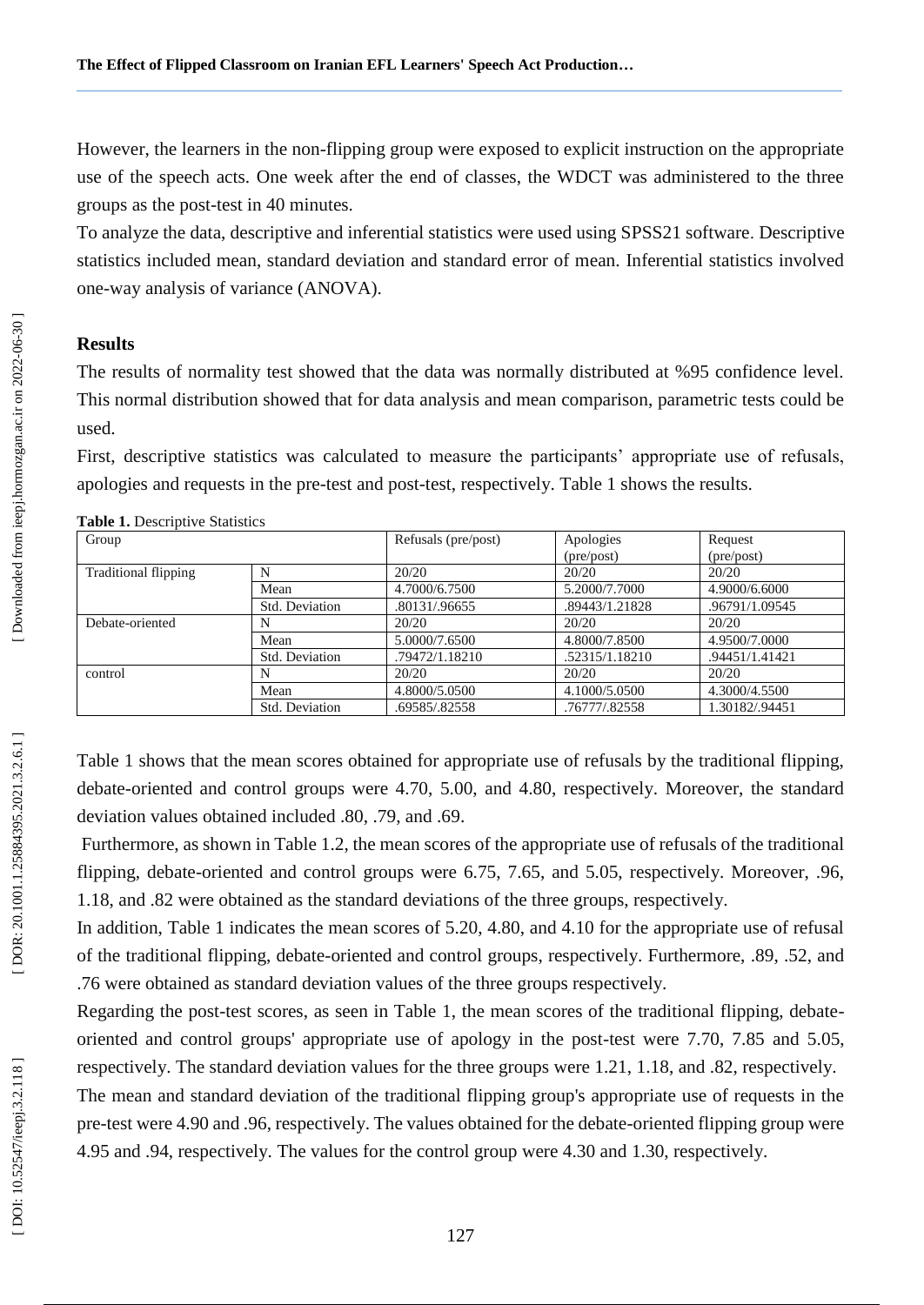Moreover, 1.6, 6.60, 7.00, and 4.55 were obtained as the mean scores of the traditional flipping, debateoriented and control groups in the appropriate use of request in the post -test, respectively. Moreover, the values of the standard deviations of the three groups were 1.09, 1.41, and .94, respectively.

Then, at the inferential level, the three groups' mean scores in the pre -test and post -test were compared with each other through running one-way ANOVA. The results of one-way ANOVA for the scores in the pre -test and post -test are shown in Table 2.

**Table 2.** Results of One -way ANOVA

| Variable         |        | Sig  |
|------------------|--------|------|
| Refusal - Pre    | .383   | .684 |
| Refusal - Post   | 10.622 | .000 |
| Apologies-Pre    | 2.467  | .94  |
| Apologies - Post | 19.358 | .000 |
| Request-Pre      | 2.020  | .142 |
| Request-Post     | 18.785 | .000 |
|                  |        |      |

As shown in Table 2, the observed between -group differences in the refusal, apologies and request post test are significant (F=10.622, p<.0.05; F=19.358, p<.0.05; F=18.785, p<.0.05). This means that there is a significant differences among the means of the three groups on the post -test. To locate the significant difference(s), the Tukey post hoc test was used, the results of which are shown in tables 3 to 5.

| Table 3. Results of Tukey Post hoc Test for Refusal Post-test |
|---------------------------------------------------------------|
|---------------------------------------------------------------|

| (I) Group                   | $(J)$ Group                 | Std. Error | Sig. | 95% Confidence Interval |                    |
|-----------------------------|-----------------------------|------------|------|-------------------------|--------------------|
|                             |                             |            |      | Lower Bound             | <b>Upper Bound</b> |
| <b>Traditional flipping</b> | Debate-oriented             | 2.37414    | .715 | $-4.0178$               | 7.9170             |
|                             | Control                     | 2.37414    | .000 | 4.3326                  | 16.2674            |
| Debate-oriented             | <b>Traditional flipping</b> | 2.37414    | .715 | $-7.9170$               | 4.0178             |
|                             | Control                     | 2.37414    | .004 | 2.3830                  | 14.3178            |
| Control                     | <b>Traditional flipping</b> | 2.37414    | .000 | $-16.2674$              | $-4.3326$          |
|                             | Debate-oriented             | 2.37414    | .004 | $-14.3178$              | $-2.3830$          |

The Tukey test (table 3), indicated that the mean scores of the traditional flipping and debate -oriented groups were significantly higher than that of the control group. This shows that both flipping methods had significant instructional effects on the appropriate use of refusals. However, there is no significant difference between the traditional flipping and debate -oriented flipping in terms of their effectiveness.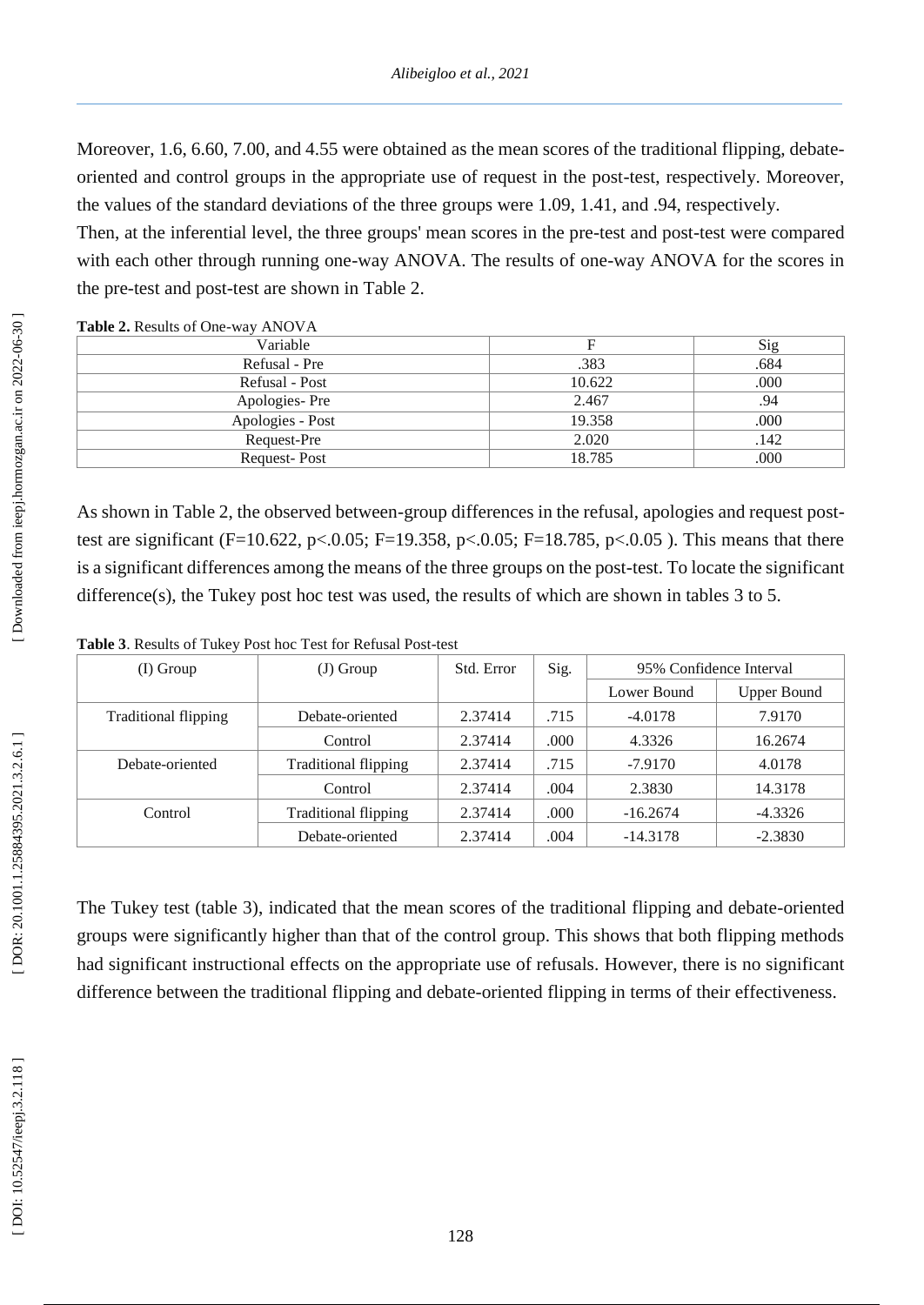| (I) Group   | $(J)$ Group     | Std. Error | Sig. | 95% Confidence Interval |                    |
|-------------|-----------------|------------|------|-------------------------|--------------------|
|             |                 |            |      | Lower Bound             | <b>Upper Bound</b> |
| Traditional | debate          | 1.92884    | .015 | $-10.6720$              | $-9613$            |
| flipping    | control         | 1.90194    | .007 | 1.5361                  | 11.1113            |
| Debate-     | Traditional     | 1.92884    | .015 | .9613                   | 10.6720            |
| oriented    | flipping        |            |      |                         |                    |
|             | Control         | 1.95273    | .000 | 7.2249                  | 17.0558            |
| Control     | Traditional     | 1.90194    | .007 | $-11.1113$              | $-1.5361$          |
|             | flipping        |            |      |                         |                    |
|             | Debate-oriented | 1.95273    | .000 | $-17.0558$              | $-7.2249$          |

**Table 4.** Results of Tukey Post hoc Test for Apology Post -test

According to the results of the Tukey test (table 4), the traditional flipping and debate -oriented groups significantly outperformed the control group in the apology post -test. This shows that both flipping methods had significant instructional effects on the appropriate use of apology. Moreover, there is a significant difference between the traditional flipping and debate-oriented flipping in favor of debateoriented flipping in terms of their effectiveness on the appropriate use of apology.

| (I) Group                   | (J) Group                   | Std. Error | Sig. | 95% Confidence Interval |                    |
|-----------------------------|-----------------------------|------------|------|-------------------------|--------------------|
|                             |                             |            |      | Lower Bound             | <b>Upper Bound</b> |
| <b>Traditional flipping</b> | Debate-oriented             | 1.94799    | .946 | $-4.2463$               | 5.5463             |
|                             | Control                     | 1.94799    | .000 | 5.7537                  | 15.5463            |
| Debate-oriented             | <b>Traditional flipping</b> | 1.94799    | .946 | $-5.5463$               | 4.2463             |
|                             | Control                     | 1.94799    | .000 | 5.1037                  | 14.8963            |
| Control                     | <b>Traditional flipping</b> | 1.94799    | .000 | $-15.5463$              | $-5.7537$          |
|                             | Debate-oriented             | 1.94799    | .000 | $-14.8963$              | $-5.1037$          |

**Table 5.** Results of Tukey Post hoc Test for Request Post -test

According to the results of the Tukey test (table 5), the traditional flipping and debate-oriented groups significantly performed better than the control group in the request post -test. This shows that both flipping methods had significant instructional effects on the appropriate use of requests. However, there is no significant difference between the traditional flipping and debate -oriented flipping in terms of their effectiveness on the appropriate use of request.

## **Discussion**

Three research questions were addressed in the present study. In this section, the obtained results are justified and compared with the findings of the previous studies.

To answer the first question regarding the effect of different types of flipped classroom on the Iranian upper -intermediate EFL learners' appropriate use of refusal, the mean scores of the traditional flipping, debate-oriented flipping and control groups were compared with each other in the pre-test and the post-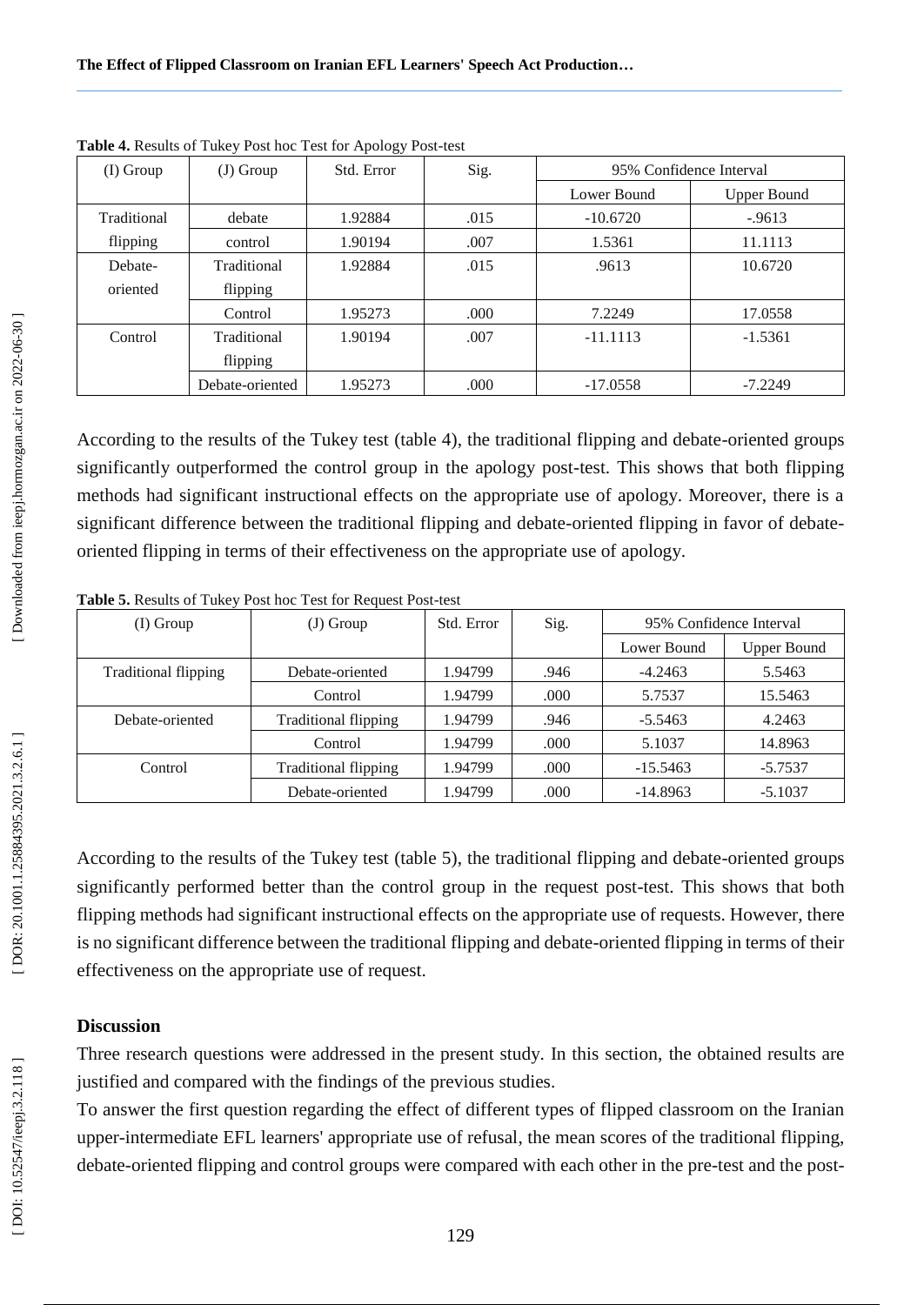test. While there was no significant difference between the mean scores of the three groups in the pre test, their post -test scores were significantly different. This led to the conclusion that different types of flipped classroom significantly affect Iranian upper -intermediate EFL learners' appropriate use of refusals in a significantly positive way. Moreover, it was found that there is no significant difference between the traditional flipping and debate -oriented flipping in terms of their effectiveness on the appropriate use of refusal.

To answer the second research question, which dealt with the effect of different types of flipped classroom on the Iranian upper -intermediate EFL learners' appropriate use of apologies, two one -way ANOVA tests were run, the results of which showed that different types of flipped classroom had a statistically significant and positive effect on the Iranian upper -intermediate EFL learners' appropriate use of apologies. Moreover, the debate -oriented flipping group significantly outperformed the traditional flipping group in the apology post -test. This indicates that the debate -oriented flipping method was of more effectiveness than the traditional flipping on the appropriate use of apologies.

Regarding the third research question on the effect of different types of flipped classroom on the learners' appropriate use of request, it was revealed that both flipping methods had significant effects on the participants' appropriate use of requests as compared with the control group. Moreover, there was no significant difference between the effectiveness of the two types of flipped classroom in the appropriate use of request.

In line with the findings of the present study, Hazaimeh and [Altakhaineh](http://ju-jo.academia.edu/AbdelRahmanMitibAltakhaineh?swp=tc-au-40805157) (2019) showed that flipped classroom instruction was effective in raising the level of pragmatic competence among the participants. Also, consistent with this study,.Haghighi, Jafarigohar, Khoshsima and Vahdany (2018) investigated the effect of flipped classroom on EFL learners' appropriate use of refusal and showed a positive effect of flipped classroom in this regard.

Furthermore, the results of the present study are explicitly compatible with the research studies conducted by Al -Harbi (2015), Alsmari (2020), Al -Harbi and Alshumaimeri (2016), Al -Zahrani (2015), Amiryousefi (2017), Ekmekci (2017), Chen Hsieh et al. (2017), and Hung (2017), in which the flipped group learners consistently outperformed their control group counterparts in English language pragmatics.

Also, this study finding are supported by the results of the study by Katchamat (2018) which investigated the effect of the flipped classroom on pragmatic development, with emphasis on the use of apology strategies, and it was found that flipped classroom significantly affects the use of apology strategies.

In a more implicit sense, the results confirm the findings of Zhao, Liu and Su (2021) who showed the effectiveness of flipped classroom on English learning among EFL learners.

In justifying the findings, Bishop and Verleger' s (2013) constructive learning can be referred to according to which through flipped classroom, higher order cognitive processes including critical thinking, problem -solving, and decision -making are stimulated and this motivates language learners to become reflective learners. Moreover, the findings can be justified by referring to the argument that flipped classroom significantly leads to more learner participation in class activities, and this can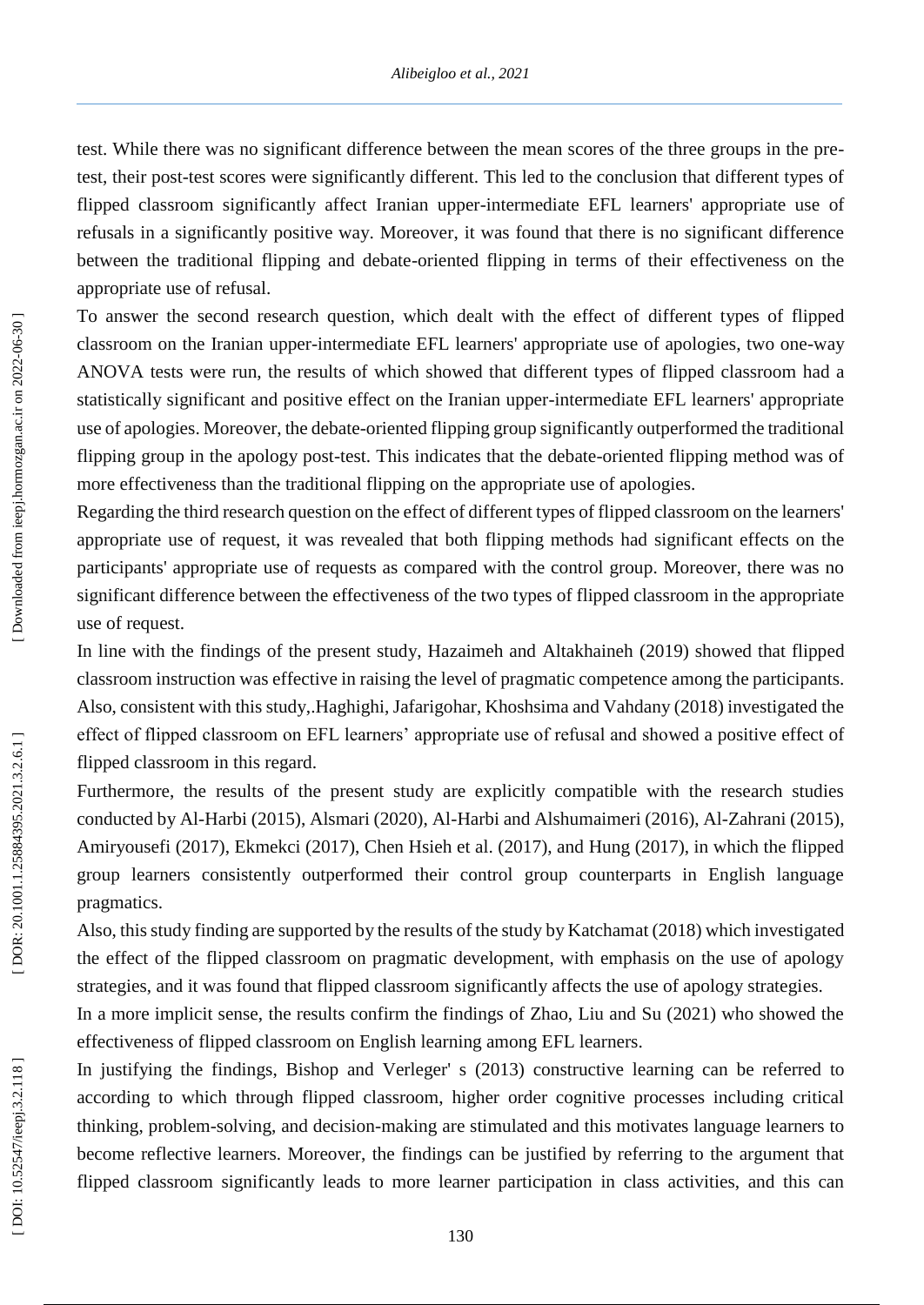enhance their pragmatic knowledge (Lai & Hwang, 2016). The effectiveness of the flipped classroom can also be attributed to the quality of time which is spent inside the classroom (Davies, Dean, & Ball, 2013). To be more specific, in traditional classrooms, a high amount of class time is devoted to teacher lecture and explanations, with little time for the communicative use of the speech act (Davies, Dean, & Ball, 2013).

Another possible reason for the findings can be that implementing flipped classroom improves learners' motivation to work cooperatively and engage in collaborative learning, and consequently learn self directed learning skills (Chau& Cheng, 2010). In addition, the findings can be justified by referring to the reasoning made by Chau and Cheng (2010), according to which flipped classrooms help students be more informed, independent and autonomous, and reflect on their strengths and weaknesses, and it promotes communication between students and teachers. The same argument has been put forth by Khadjieva and Khadjikhanova (2019).

The findings can also be attributed to the increased motivation of learners in the flipped classroom (Katchamat, 2018; Khadjieva & Khadjikhanova, 2019), which may have caused significant improvements in learners' pragmatic knowledge. As another justification for the findings, it can be said that since learners have a positive attitude toward flipped classrooms, this has led to improvements in their pragmatic knowledge (Chandra & Fisher, 2009; Finkbeiner, 2001; Najmi, 2015). Also, some opportunities provided by flipping method use such as simplicity of directed guidelines, active learning opportunities, and joint learning settings may help achieve English language acquisition (Gibson, 2008). Also closely related to the findings of the present study, it has been found that flipped classroom model increases student achievement, in turn, it leads to higher willingness to learn the subject (Abu Naba'h, Hussain, Al -Omari, & Shdeifat, 2009; Ahmad & Al -Khanjari, 2011; Anbarestani, 2009; Fahmi Bataineh&Barjas Mayyas, 2017; Greene, 2013; Khadjieva&Khadjikhanova, 2019; Sidman -Taveau, 2005). This can also be enumerated as a justification for the findings of the current study.

Moreover, the significant effect of the flipping method on self -esteem of students can be a justification for the findings (Jan, Soomro, & Ahmad, 2017). That is, it is possible that flipping method has enhanced learners' self -esteem, and this has contributed to higher pragmatic knowledge. The conclusion made by Rastegar and Yasami (2014) according to which flipped classrooms increase English proficiency of EFL learners can also be taken as a potential reason for the findings of the present study. Another possible reason for the results of this study can be enhancement of the participants' sociolinguistic constraint awareness and consequent improvement of their pragmatic knowledge as a result of being exposed to flipping methods (Katchamat, 2018).

Another argument which can be put forth to justify the findings is that potentially learners' foreign language anxiety has been decreased as a consequence of their exposure to flipped classroom, and this has caused their pragmatic knowledge to be significantly increased. As another justifying argument, it can be said that possibly the learners' sense of having agency has been increased because of flipped classroom and this has encouraged them to learn pragmatics.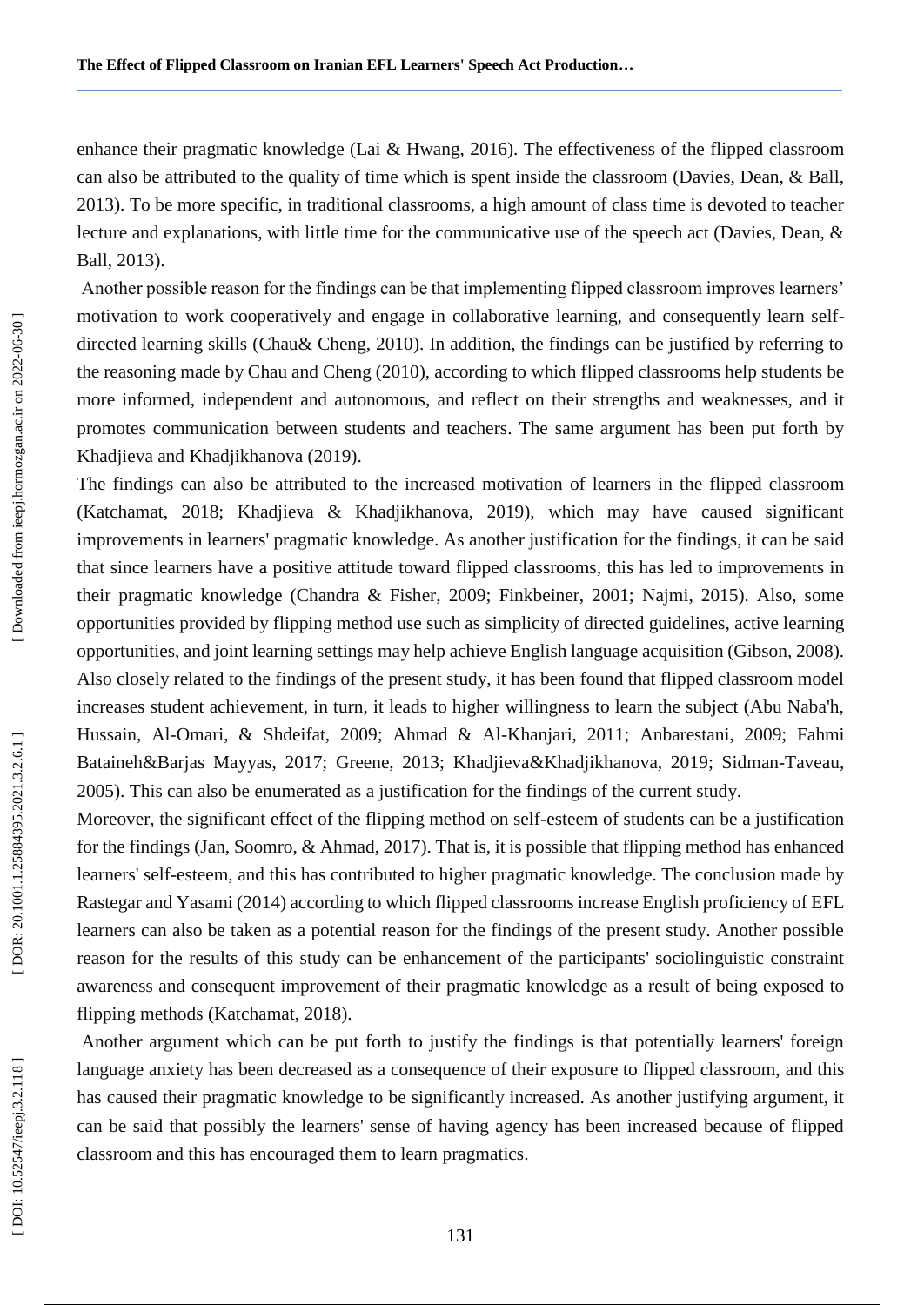It has also been argued that the flexible and accessible e -learning environment provided to learners in flipped classrooms can have contributed to pragmatic knowledge in them (Hazaimeh & [Altakhaineh,](http://ju-jo.academia.edu/AbdelRahmanMitibAltakhaineh?swp=tc-au-40805157) 2019). The findings can also be explained by saying that the personalization and individualization created by flipped classroom may have led to higher comfort level and consequently higher pragmatic knowledge among the learners. That is, possibly learner anxiety and stress have been reduced as a result of personalization (making learning more personal and individualized) created from using flipping method, and this has contributed to pragmatic knowledge among them. Moreover, the learners' increased class communication after using flipped classrooms may be another reason for significant increase in their pragmatic knowledge. In line with this, d'Inverno, Davis, and White (2003) showed that flipping leads to higher interaction levels among learners. Similarly, Heaslip, Donovan, and Cullen (2014) showed the effectiveness of flipping on learner engagement. Also, Godzicki, Godzicki, Krofel, and Michaels (2013) showed that flipping has a significant impact on learner communication activities. The researcher believes that probably learners' autonomy and self -confidence can play a mediating role in this regard. Also, taking the effect of personal responsibility on communication into account, it can be hypothesized that personal responsibility of the learners have increased as a result of the use of flipping, and this has led to more communication, and consequently better pragmatic knowledge among them as compared to the control group. Interestingly, flipping can significantly reduce learner shyness (Hughes &Coplan, 2010), and this can contribute to improving learner pragmatic knowledge.

All in all, the results of the present study confirmed that as a result of using flipping methods, Iranian EFL learners' appropriate use of refusals, apologies and requests was improved significantly. Accordingly, EFL teachers are recommended to use flipping in an attempt to enhance EFL learners' English pragmatics learning. Given that pragmatics is an indispensable part of English learning, the finding of the present study is promising for ELT stakeholders especially EFL learners.

Based on the results of this study, it can be concluded that English teachers and learners should benefit flipped instruction in English classes. Interestingly, since in the existing literature (e.g., Dashtestani, 2013), it has been shown that both teachers and learners have a positive attitude towards such methods and prefer to use them in the English classes, planning and implementing some measures aimed at using flipping method in English classes are not misplaced. Therefore, it seems that the time has reached for the arrival of more technological instruments which pave the ground for flipped instruction in the English classes in Iran, as supplementary to traditional methods of ELT.

Accordingly, it can be concluded that flipping methods can be made use of to help students learn English pragmatics more effectively than the mainstream methods, participate in class activities, be more motivated to learn English, communicate more easily with their teachers and peers, and feel more comfortable and less anxious in the classroom. This requires macro -level strategies through which technological tools can be utilized in the English classes in the Iranian educational settings. The recent revisions and changes made in the English textbooks can be continued so that the need to incorporate technological tools in the English curricula can be fulfilled.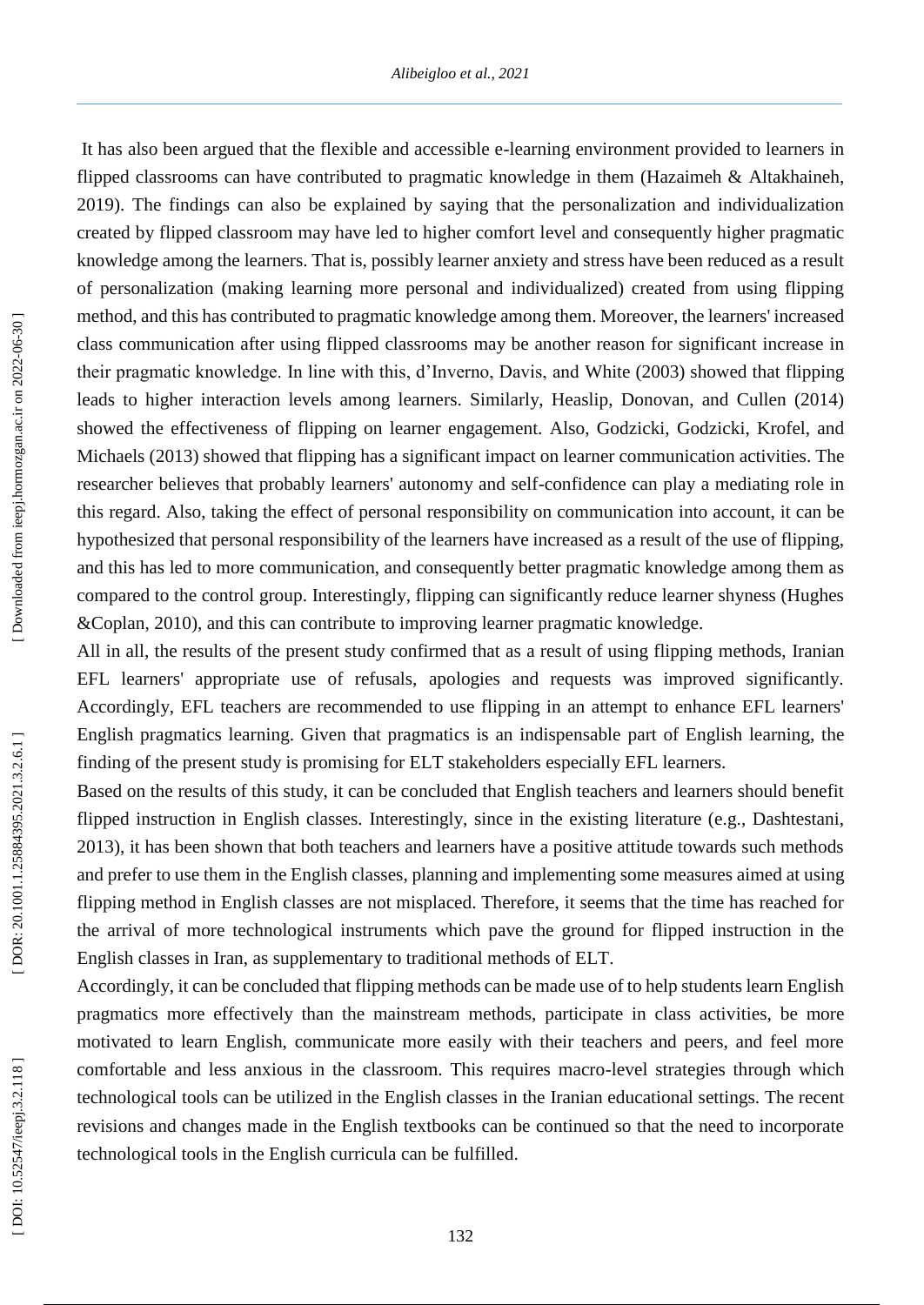**Conflict of interest:** The authors state no conflict of interest in the study.

**Financial sponsor:** The authors acknowledge that they have not received any financial support for all

stages of the study, writing and publication of the paper.

**Acknowledgment:** We hereby appreciate all the participants of the study as well as all those

participating in the implementation of this project.

## **References**

- Abu Nabah, A., Hussain, J., Al -Omari, A., & Shdeifat, S. (2009). The effect of computer assisted language learning in teaching English grammar on the achievement of secondary students in Jordan. *The International Arab Journal of Information Technology*, *6*(4), 431 -440.
- Agca, R.K., & Ozdemir, S. (2012). Foreign language vocabulary learning with mobile technologies. *Procedia - Social and Behavioral Sciences, 83*, 781 – 785.
- Ahmad, N., & Al -Khanjari, Z. (2011). Effect of Moodle on learning: An Oman perception. *International Journal of Digital Information and Wireless Communications, 1*(4), 746 752.
- Al -Harbi, A. H. (2015). A flipped learning approach using social media in health informatics. *Scientific Research, 6*(13), 1466 –1475.
- Al -Harbi, S., & Alshumaimeri, A. (2016). The flipped classroom impact in grammar class on EFL Saudi secondary school students' performances and attitudes. *English Language Teaching, 9*(10), 61 –80.
- AlSmari, N.A. (2020). The effect of flipped classroom instruction on developing Saudi EFL learners' comprehension of conversational implicatures. *International Journal of English Linguistics, 10* (2), 107 -127.
- Al -Zahrani, A. M. (2015) From passive to active: The impact of the flipped classroom through social learning platforms on higher education students' creative thinking. *British Journal of Educational Technology, 46*(6), 1133 –1148.
- Amiryousefi, M. (2017). The incorporation of flipped learning into conventional classes to enhance EFL learners' L2 speaking, L2 listening, and engagement. *Innovation in Language Learning and Teaching, 13*(2), 1 –15.
- Anbarestani, M. (2009). The effects of CALL programs on expanding lexical knowledge of EFL learners among Iranian intermediate -level student**.** Retrieved from ganj.irandoc.ir.
- Ary, D., Jacobs, L.CH., Sorensen Irvine, Ch.k., & Walker, D.A. (2019). *Introduction to research in education*. Cengage Learning.
- Ash, K. (2012). Educators Evaluate 'Flipped Classrooms'. Education Week. Retrieved from http://commons.marymount.edu/instructingonline/wpcontent/uploads/sites/135/2013/07/Bet - Practices -Flipped -Classroom.pdf.
- Austin, J. L. (1962). *How to do things with words.* Cambridge, MA: Harvard University Press.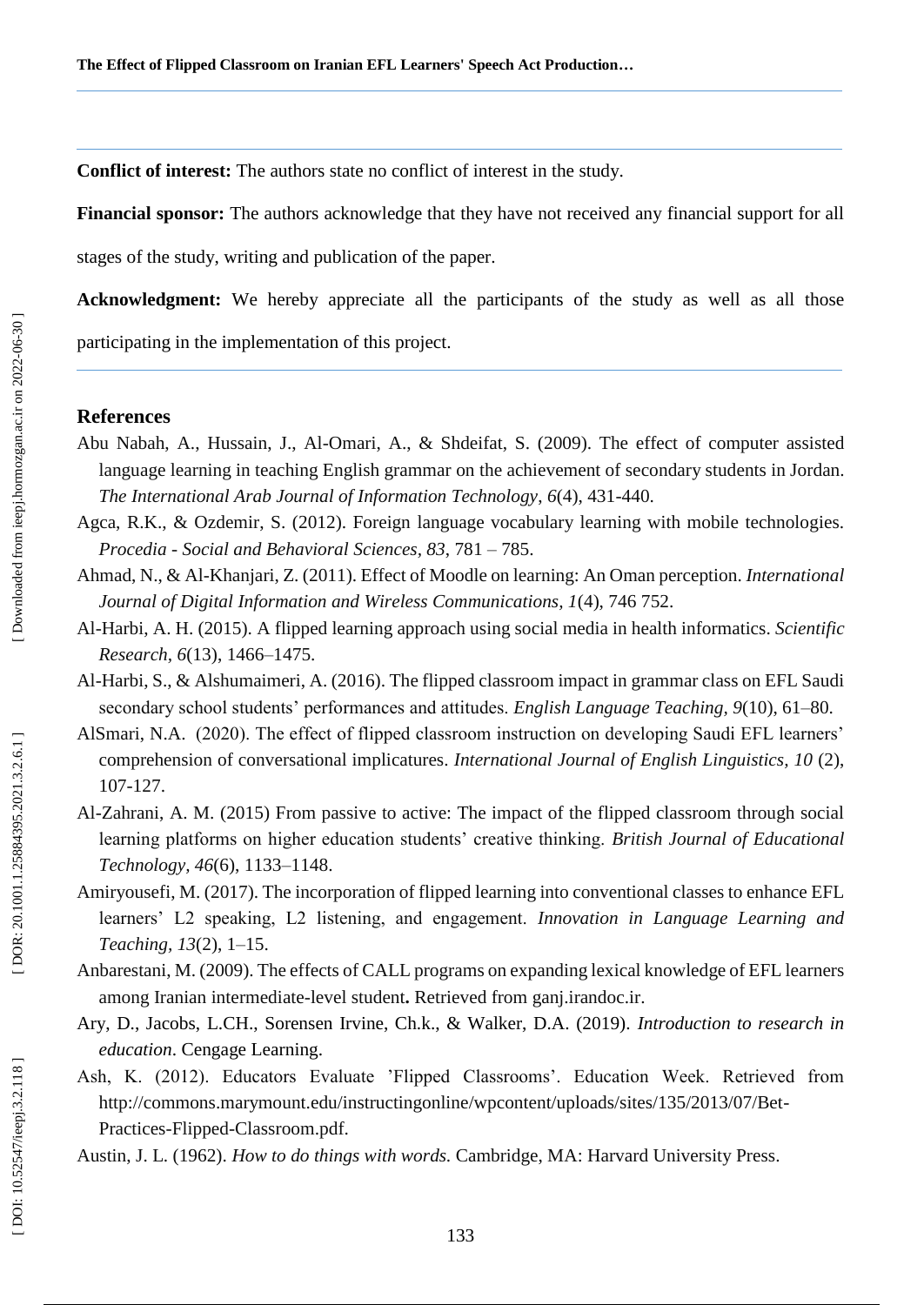- Baranovic, K. (2013). *Flipping the first-year composition classroom: Slouching toward the pedagogically hip*. *hip*. Retrieved from <http://search.proquest.com/docview/1441087946?accountid=12206>.
- Basaran, S. (2019). Investigating university students' views on flipped classroom approach. *Proceedings of INTED2019 Conference*, 130 -146.
- Becker, B. W. (2013). Start flipping out with guide on the side. *Behavioral and Social Sciences Librarian, 32*(4), 257 -260.
- Bell, M.R. (2015). An investigation of the impact of a flipped classroom instructional approach on high school students' content knowledge and attitudes toward the learning environment. All Theses and Dissertations. 4444. [Retrieved from https://scholarsarchive.byu.edu/etd/4444](file:///C:/Users/mcf/AppData/Local/AppData/Local/AppData/Local/AppData/Local/Temp/Retrieved%20from%20https:/scholarsarchive.byu.edu/etd/4444).
- Berrett, D. (2012). How flipping the classroom can improve the traditional lecture. *The Chronicle of Higher Education*, 171 -190.
- Birjandi, P., & Rezaei, S. (2010). Developing a multiple -choice discourse completion test of interlanguage pragmatics for Iranian EFL learners. *ILI Language Teaching Journal (Special Issue:*  Proceedings of the First Conference on ELT in the Islamic World), 6 (1, 2), 43-58.
- Bishop, J. L., & Verleger, M. A. (2013). The flipped classroom: A survey of the research. Paper presented at the 120th ASEE Annual & Exposition, Atlanta, USA.
- Brame, C.J. (2013). Flipping the classroom. Received from http://cft.vanderbilt.edu/guides-subpages/flipping -the -classroom/
- Butt, A. (2014). Student views on the use of a flipped classroom approach: Evidence from Australia. *Business Education & Accreditation, 6*(1), 33 -43.
- Chandra, V., &Fisher, D.L. (2009). Students' perceptions of a blended web -based learning environment. Learning Environment Research, 12, 31 -44.
- Chau, J., & Cheng, G. (2010). Towards understanding the potential of e -portfolio for independent learning: A qualitative study. Australian Journal of Educational Technology, 26(7), 932-950.
- Chen Hsieh, J. S., & Marek, M. W. (2017). Using the flipped classroom to enhance EFL learning. Computer Assisted Language Learning, 30(1-2), 1-21.
- Consolo, D. A. (2006). Classroom oral interaction in foreign language lessons and implications for teacher development. *Linguagem & Ensino, 9*(2), 33 -55.
- d'Inverno, R., Davis, H., & White, S. (2003). Using a personal response system for promoting student interaction. *Teaching Mathematics and its Applications, 22*(4), 163 -169.
- Dashtestani, R. (2013). Implementing mobile assisted language learning an EFL context: Iranian EFL teachers on challenges and affordance. *JALTCAL Journal, 9*(2), 149 -146.
- Davies, R. S., Dean, D. L., & Ball, N. (2013). Flipping the classroom and instructional technology integration in a college -level information systems spreadsheet course. *Educational Technology Research & Development, 61*(4), 563 –580.
- Davis, N.L. (2016). Anatomy of a flipped classroom. *Journal of Teaching in Travel & Tourism*, *16*(3), 228 -232.
- Doman, E., & Webb, W. (2016). Does the flipped classroom lead to increased gains on learning outcomes in ESL/EFL Contexts?. The Catesol Journal, 28 (1), 39-67.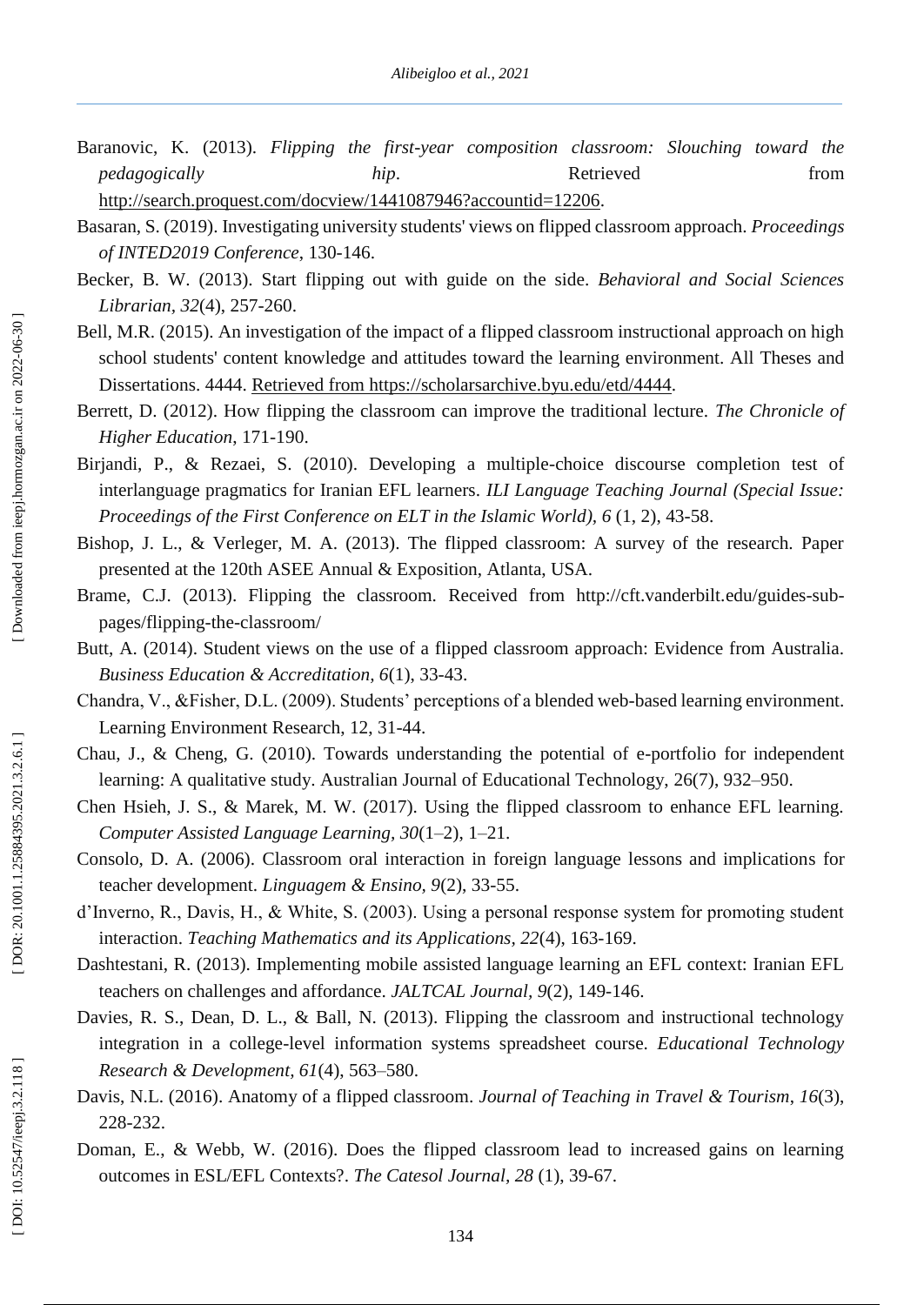- Dooley, K. (2009). Intercultural conversation: Building understanding together. *Journal of Adolescent & Adult Literacy, 52*(6), 497 -506.
- Ekmekci, E. (2017). The flipped writing classroom in Turkish EFL context: A comparative study on a new model. *Turkish Online Journal of Distance Education, 18*(2), 151 –167.
- Elyasi, L., & Pourkalhor, O. (2014). The effect of recorded instructional TV programs and traditional teaching on Iranian high school students. *Asian Journal of Management Sciences & Education, 3* (3), 125 -131.
- Fahmi Bataineh, R., & Barjas Mayyas, M. (2017). The utility of blended learning in EFL reading and grammar: A case for Moodle. *Teaching English with Technology, 17*(3), 35 -49.
- Finkbeiner, C. (2001). One and all in CALL? Learner-moderator-researcher. Computer Assisted *Language Learning, 14*(3 -4), 339 -361.
- Gibson, S. (2008). Reading aloud: A useful learning tool? *ELT Journal, 62*(1), 118 -130.
- Goodwin, B., & Miller, K. (2013). Evidence on flipped classrooms is still coming in. *Educational Leadership, 70* (6), 78 -80.
- Greene, N. (2013). Computer Assisted Language Learning (CALL) for the inclusive classroom. Retrieved from Theses/Dissertations/ Professional Papers/
- Haghighi, H., Jafarigohar, M., Khoshsima, H., & Vahdany, F. (2018). Impact of flipped classroom on EFL learners' appropriate use of refusal: Achievement, participation, perception. *Computer Assisted Language Learning*, 1 -33.
- Haqqani, F., Rezaei, H., Bigzadeh, A., & Eghbali, B. (2016). Flipped classes: An educational approach. *Iranian Journal of Medical Education, 16*, 31 -49.
- Hazaimeh, W., & [Altakhaineh,](http://ju-jo.academia.edu/AbdelRahmanMitibAltakhaineh?swp=tc-au-40805157) A.R. (2019). The effect of flipped classroom instruction on developing Emirati EFL learners' pragmatic competence. *International Journal of Learning, Teaching and Educational Research*, 127 -143.
- Heaslip, G., Donovan, P., & Cullen, J. (2014). Student response systems and learner engagement in large classes. *Active Learning in Higher Education, 15*(1) 11 -24.
- Hung, H. (2015). Flipping the classroom for English language learners to foster active learning. *Computer Assisted Language Learning*, *28*(1), 81-96.
- Hung, H. T. (2017). Design -based research: Redesign of an English language course using a flipped classroom approach. *TESOL Quarterly, 51*(1), 180 –192.
- Ibarz, T., & Webb, S. (2007). Listening to learners to investigate the viability of technology driven ESOL pedagogy. *Innovation in Language Learning and Teaching, 1*(2), 68 -79.
- Jan, M., Soomro, S.A., & Ahmad, N. (2017). Impact of social media on self -esteem. *[European Scientific](https://www.researchgate.net/journal/1857-7881_European_Scientific_Journal)  [Journal, 1](https://www.researchgate.net/journal/1857-7881_European_Scientific_Journal)3*(23), 329 -341.
- Joshaghan Nezhad, M., & Bagheri, F. (2018). The impact of a flipped classroom on student motivation and student learning in computer course. *Research in Curriculum, 2*(31), 110 -126.
- Kasper, G. (2000). Data collection in pragmatics, in Spencer -Oatey, H. (ed.) *Culturally speaking* (pp. 316 –341). London & New York: Continuum.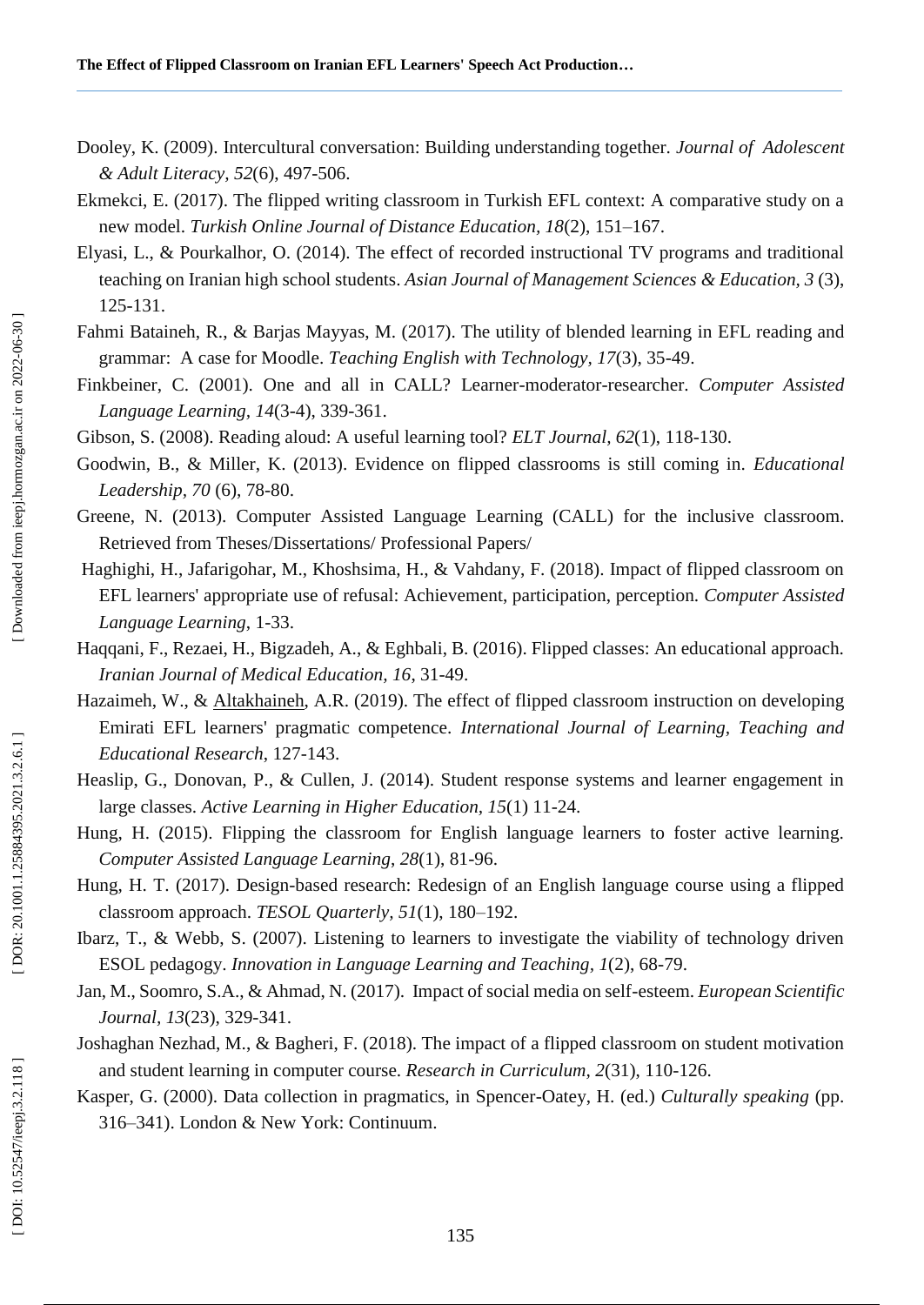- Katchamat, P. (2018). The effect of flipped classroom instruction on appropriacy of English apology by Thai EFL learners. *International Journal of Pedagogy and Teacher Education (IJPTE), 2*, 113 - 124.
- Kaviani, H., Liaqatdar, M., & Zamani, B. (2017). Flipped learning process: Representation of the curriculum experienced in higher education. *Quarterly Student Curriculum in Higher Education, 8*(15), 56-618.
- Khadjieva, I., & Khadjikhanova, S. (2019). Flipped classroom strategy effects on students' achievements and motivation: evidence from CPFS level 2 students at Wiut. *European Journal of Research and Reflection in Educational Sciences, 7* (12), 120 -130.
- Kvashnina, O.S., & Martynko, E.A. (2013). Analyzing the potential of flipped classroom in ESL teaching. *iJet, 11*(3), 49 -58.
- Lai, C.L., & Hwang, G.J. (2016). A self-regulated flipped classroom approach to improving students' learning performance in a mathematics course. *Computers & Education, 100*, 126 –140.
- Lee, W.T. (2009). EFL learners' pragmatic awareness: an analysis of four-university students in Taiwan. *Journal of China Institute of Technology, 40*, 629 -652.
- Leech, G. (1983). *The principles of pragmatics.* London: Longman.
- Lin, P.L., & Chen, H.M. (2016). The effects of flipped classroom on learning effectiveness: using learning satisfaction as the mediator. *World Transactions on Engineering and Technology Education, 14*(2), 231 -244.
- Mireille, F. (2014). The impact of using a flipped classroom instruction on the writing performance of twelfth grade female Emirati students in the Applied Technology High School (ATHS). M.A. dissertation, Faculty of Education, The British University, Dubai, Emirates.
- Mobser Maleki S. (2015). The application and effect of the flipped on learning the activities of the 8th grade high school course work and technology lessons of Baharestan, Master's Thesis, Kharazmi University, Tehran.
- Moranski, K., & Kim, F. (2016). Flipping lessons in a multi -section Spanish course: Implications for assigning explicit grammar instruction outside of the classroom. *The Modern Language Journal, 100* (4), 830 -852.
- Najmi, K. (2015).The effect of mobile -assisted language learning on guided writing skill of Iranian upper inter -mediate learners. *Journal of Applied Linguistic and Language Research, 2*(4), 42 -52.
- Narciss, S., & Koerndle, H. (2008). Benefits and constraints of distributed cognition in foreign language learning: Creating a web -based tourist guide for London*. Journal of Research on Technology in Education. 40*(3), 281 -307.
- Rahmanpanah, H., & Mohseni, A., (2017). Engagement and motivation in EFL classroom: Humanizing the course book or autonomy -supportive teaching climate? *Journal of language and translation, 7*(1), 69 -88.
- Rastegar, S., & Yasami, F. (2014). Iranian EFL learners' proficiency levels and their use of apology strategies. *Proceedings of International Conference on Current Trends in ELT*, 1535 -1540.
- Reeve, J., & Lee, W. (2014). Students' classroom engagement produces longitudinal changes in classroom motivation*. Journal of Educational Psychology, 106*(2), 527 - 540.